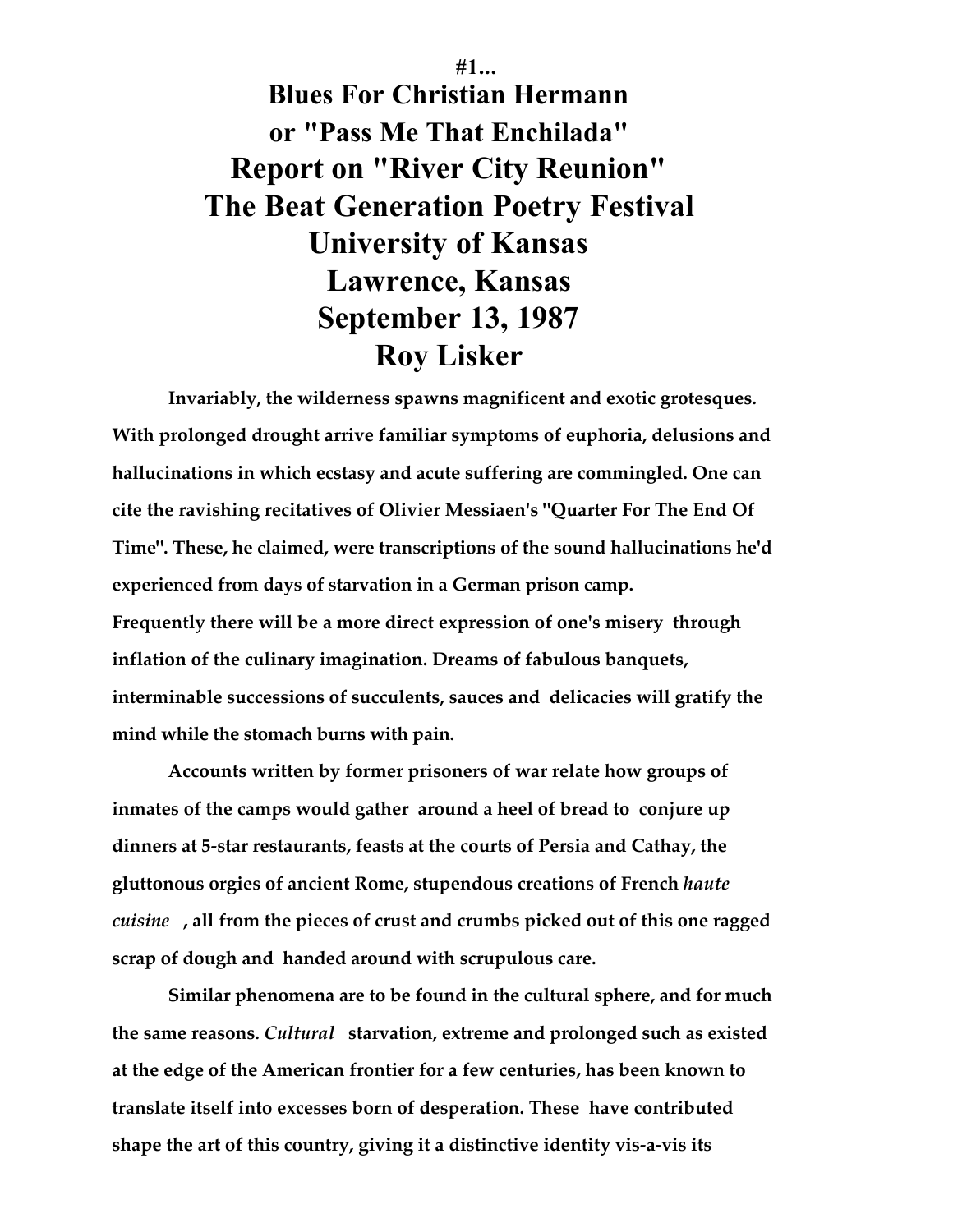**European roots: notably those characteristics which snobs, critics, professors, aesthetes, snobs and a timid public uncertain of its own judgment have termed "primitive".**

*Primitive Art* **- by which one means the paintings of Grandma Moses and** *Le Douanier* **Rousseau , (***not* **the highly sophisticated classical art of African sculpture) , has been, until quite recently, at the heart of America's contributions to the arts. As a confirming example, one can point to the extent to which American jazz, the only musical language in history with universal appeal, has conquered the world. There exist tiny villages in Uzbekistan proud of their home-grown rock bands!**

**Wastelands come in for their due. The Missourian T.S. Eliot may speak of the roots that clutch, the cricket giving no relief, the dearth of running water, fear in a handful of dust. Yet cactus and sagebrush are , in their own way, every bit as beautiful, even as "pretty" as the overly mannerist tulip and the rose, ( ruined as they are through centuries of genetic selection). It's more than a little wrong-headed to deplore our wastelands without having examined the inventory of their bizarre tormented gems.** \*\*\*\*\*\*\*\*\*\*\*\*\*\*\*\*

**A ride along route 70 through western Kansas can uncover many peculiar memorials, eloquent tributes to the heroic efforts of souls struggling in considerable isolation to give expression to their artistic visions. Soon after crossing the Colorado border into Kansas one reaches the town of Oakley. Opinion in Oakley is divided over the role ( if any) , played by the redoubtable Annie Oakley in its. What is definitely known is that it was a popular hangout for sharks and dinosaurs in the Tertiary Age before the great extinction. Bones abound in the region, some thousands of which have found their way into the display cases of the Fick Fossil and History Museum , or in reconstructions of their theoretical distribution within the geneaologies of vanished beasts.**

**#2...**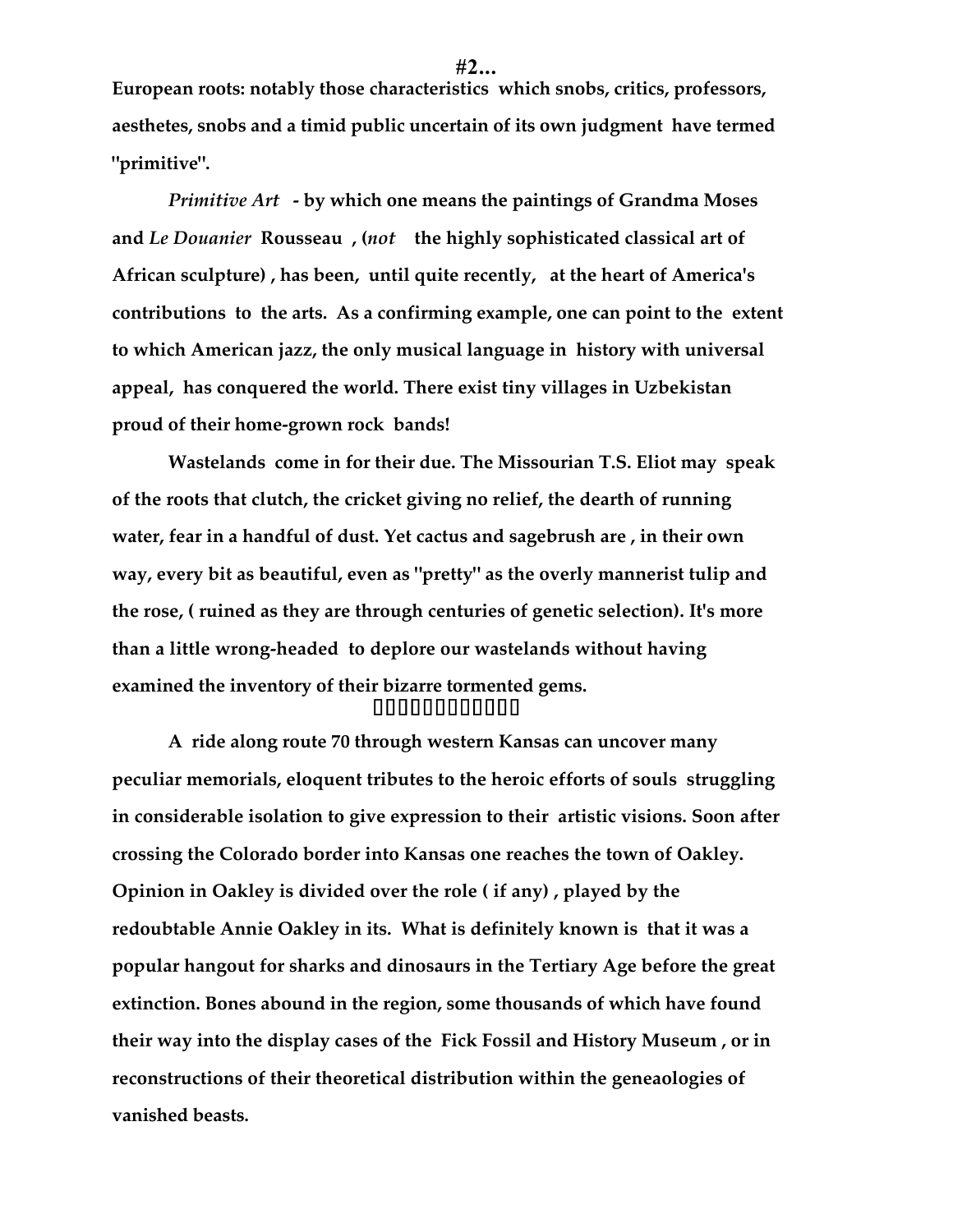**What rivets the attention of its visitors are not the menacing bulk of old skeletons, nor the 11,000 shark teeth, but the hundreds of** *fossil paintings* **, mosaics fashioned by Mrs. Fick by patiently gluing thousands of bone splinters to wood or cloth panels. These tableaux, clearly the labor of love of**

**an unschooled amateur, deploy a subject matter randomly gleaned from the annals history, mythology, religion, political, commentary and sheer imagination.**

**The absence of formal competence signifies the presence of an artist completely cut off from the centers of culture, from teachers, schools, professional artists or museums. The notion of "technique" could not have been anything more than a vague abstraction. Yet another clutching root under the shadow of the red rock, fear in a handful of dust ....**

**Getting back onto the road: from miles away one can already see the 50 meter high towers of the St. Fidelis Cathedral, otherwise known as the Cathedral of the Plains. We travel along the highway another 50 miles then turn off near the town of Hays. Proceeding along another two miles brings one to the hamlet of Victoria. It was so named by English blue bloods of the 19th century, for whom it was a vacation resort for equestrian activities. The cathedral is located in wheat fields on the outskirts of the town.**

**The builders of this massive imitation-Gothic church had even less to do with British aristocrats than did Annie Oakley with prehistoric dinosaurs. They were all descendants of Russian and German immigrant farmers. Following in the traditions of the Middle Ages they toiled for many decades to erect this solemn and splendid edifice, finding such time as they could from the work of cultivating the fields which surround it.**

**The building was completed in 1908. Craftsmen were then brought over from Munich for the painting, decoration, and the installation of stained glass windows and panels. Since then it has stood, in a perhaps ludicrous yet**

**#3...**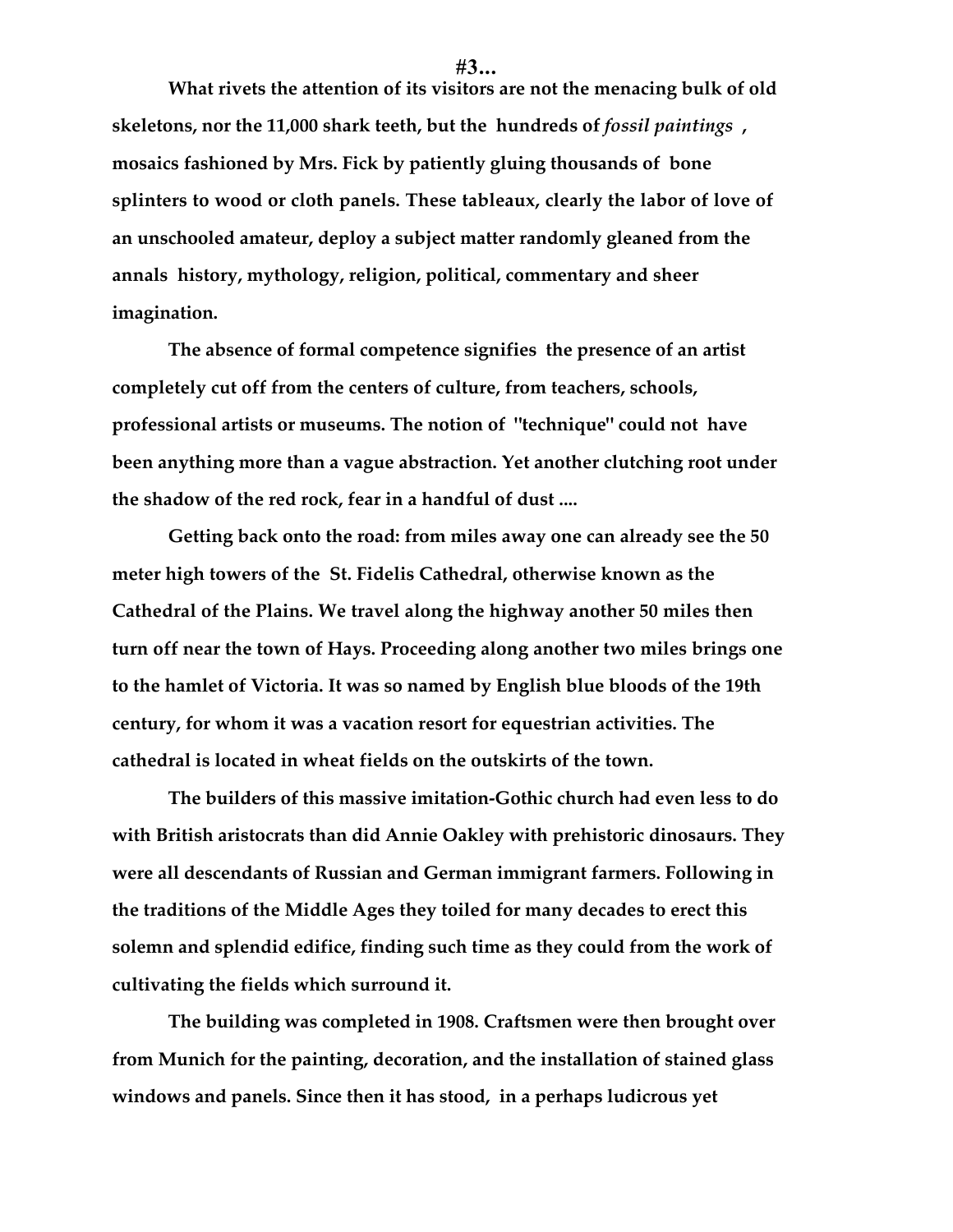**altogether imposing presence in the silence of cornfields, grasslands, silos, fences, warehouses, roads.**

**We return to the highway to continue our search for further evidences of the artistic heritage of pioneer Kansas. After another 50 miles we turn north to the tiny town of Lucas, renowned for its "Garden of Eden" . It will turn out to be Mrs. Fick all over again, though immensely amplified through enterprise and sheer imaginative power.**

**Not all eccentric persons are conceited, not all conceit breeds eccentricity- yet one often finds the two united in a single person. Colonel (so he claimed) S.P. Dinsmoor, a veteran of the Civil War married, at the age of 81, a woman of 20 before retiring to this desolate edge of Kansas. Here he devoted the rest of his life to the agglutination of an American primitive** *Merzbau* **(** *global sculptural environments in the spirit of a work of Kurt Schwitters destroyed by Allied bombing in WWII.* **)**

**The Dinsmoor house is constructed from stone blocks shaped to resemble wooden logs, and indeed at a distance one does have the impression of coming to a log cabin. The entire estate, grounds , fences and railings, and the interior of the house from basement to attic, are overstuffed with innumerable allegorical groups of dreadfully misshapen statues. Their themes are classical, Biblical, historical, political, personal:** *The Garden of Eden, The Soldier and the Indian , The Trusts versus Liberty, Joan of Arc ...* **In the garden one may visit an American flag composed from concrete blocks.**

**Some of these monumental pageants of were designed to make money. One example is noteworthy: Dinsmoor gave every window in the house a unique shape, size and location relative to the foundations of the house. His explanation was that since were expected people to pay good money, they ought to get their full money's worth.**

**#4...**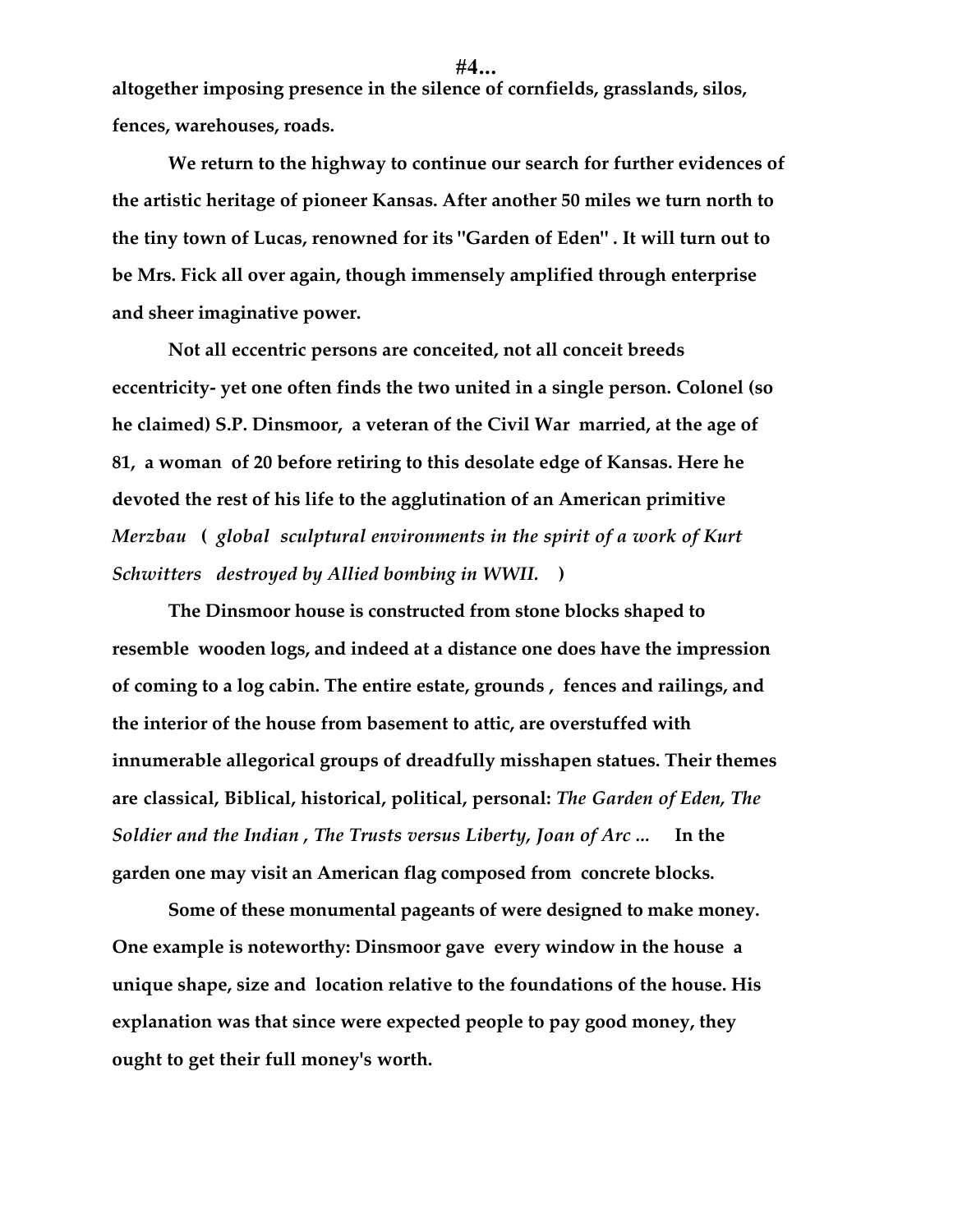**The garden holds a crypt, with windows through which one may see coffins holding what is left of the rotting remains of Colonel Dinsmoor and his wife. An accompanying plaque reads:**

*" I have a will that none should go in to see me for less than a dollar ... if ... I see the dollar, I will give them a smile."*

**One dollar was a lot of money in his day. Despite the binding nature of the will, time and necessity have pushed the price up to \$1.50. Perhaps the additional 50 cents covers the increased property taxes.**

**My tour of the sites of primitive art in western Kansas was accomplished in September of 1983. My tour guide for the occasion was a woman named Adele, a Vedanta devotee who kindly drove me from Boulder, Colorado all the way to St. Louis after our mutual attendance at a Buddhist-Christian interfaith symposium at the Naropa Institute. ftsfeit it it it it it it it it** 

**A glide-reflection in space-time will advance the narrative exactly 4 years to September 1987. Route 70 is flipped over to put the starting point of the itinerary at St. Louis , Missouri, from which I will be returning in the reverse direction to the city of Lawrence, Kansas. The time is 6 A.M. Saturday, September 13th, 1987. Waiting In the apartment of a friend, Kenn Thomas, in the fashionable West End of St. Louis. ( He should not be accused of being a member of the plutocracy; his wife is the building manager) , we waited for Phil Gounis to arrive in the car that would take us to Lawrence.**

**Both Kenn and Phil were archivists (Kenn still is) at the St. Louis extension of the University of Missouri. Both were fanatic collectors of the artistic artifacts of their own times, maintaining in their homes mammoth accumulations of books, files, records, tapes, videos, clippings, magazines and other items relating to the counter-culture-shaman-guru-prophet-Messiaoids of modern America, those best minds of our times destroyed by madness:** *Bob Dylan, Allan Ginsberg, Timothy Leary, Abbie Hoffman, John Cage, William Burroughs, Gordon Alpert (Ram Das) ...*

**#5...**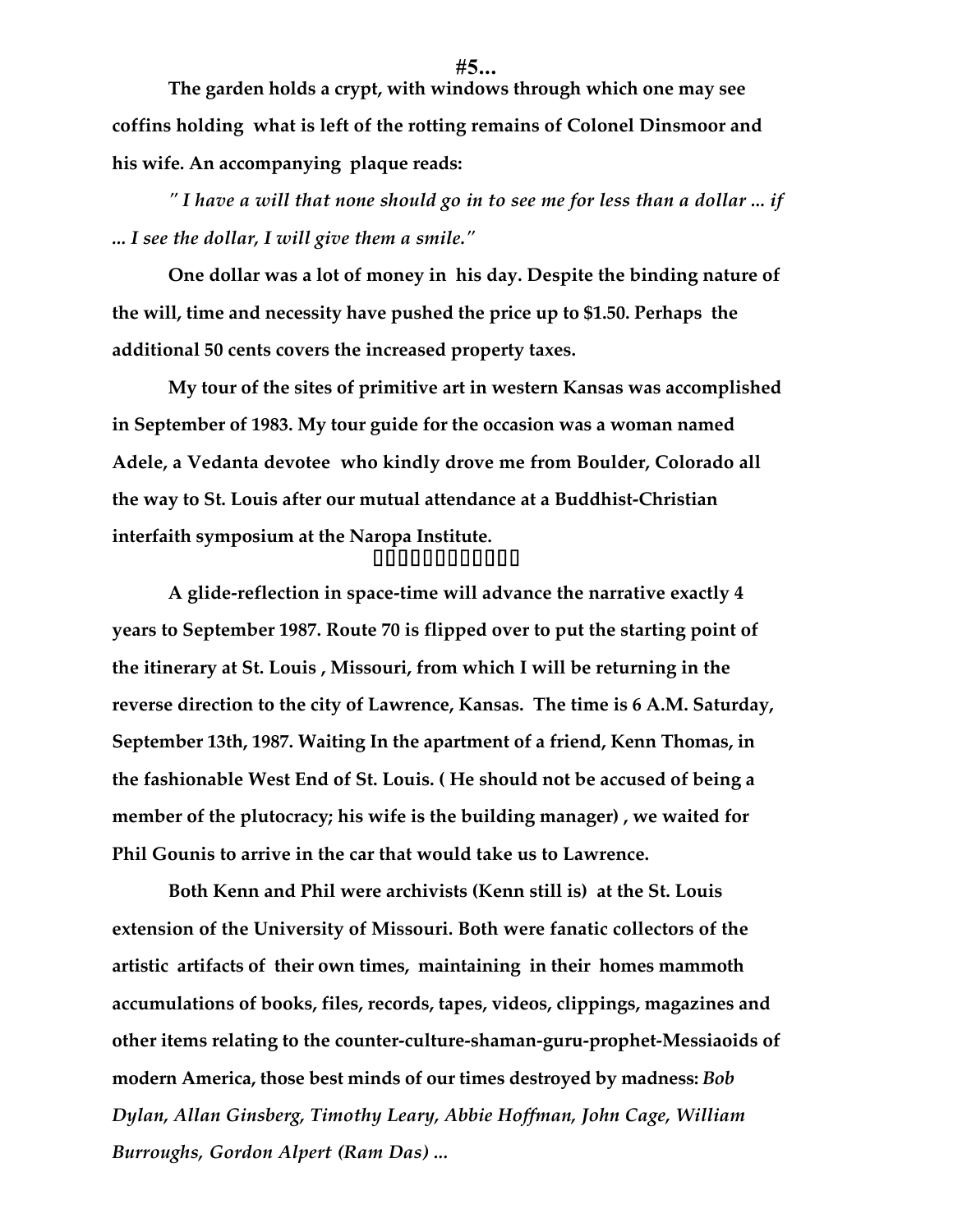#### **#6...** ffeste teste teste teste teste test

**Apart from the fact the Lawrence was the only city to declare war on itself in the Civil War, why should we have wanted to go there?**

*Because of a gathering! (gathering! (gathering!))) of Beatniks! (Beatniks!(Beatniks). A gathering of beatniks! (gathering of beatniks! (gathering of beatniks!))) being brought to you LIVE at the University of Kansas , ( in Lawrence, Kansas) under the management of Dr. Wedge , (English professor ( at the University of Kansas, ( in Lawrence, Kansas))). Allan Ginsberg!! Anne Waldman!! Timothy Leary!! Peter Orlovsky!! William Burroughs!! Michael McClure!! Diane Di Prima!! Jello Biafra!! Jim*

*Carroll!! John Giorno!!*

**All of us ( us who are us, naturally ) have read, seen or listened to most of them in years gone by. They're an interesting bunch , though some of them can get tiresome with repetition. It hardly seemed like enough motivation for investing 10 hours, \$30 for gas, bills in restaurants, and from \$12 to \$20 for tickets , just to hear a gang of beat writers whose medium and massage have changed but little in 30 years.**

**The reason that this event was special was not: "***The Beats Are Coming!* **", but : "** *The Beats Are Coming to LAWRENCE, KANSAS!* **"**

**Lawrence, you may recall, ( no one holds it against you if you don't) was the setting chosen by CBS for its gigantic** *nukesploitation* **flop :** *The Day After* **. Among all mid-West middle American college towns it is the most middle.**

 **Imagine the possibilities! Peter Orlovsky wanders across the campus of Lawrence U., offering to suck cocks. Timothy Leary is arrested for dropping acid at the busiest intersection in town on Massachusetts Avenue. John Giorno**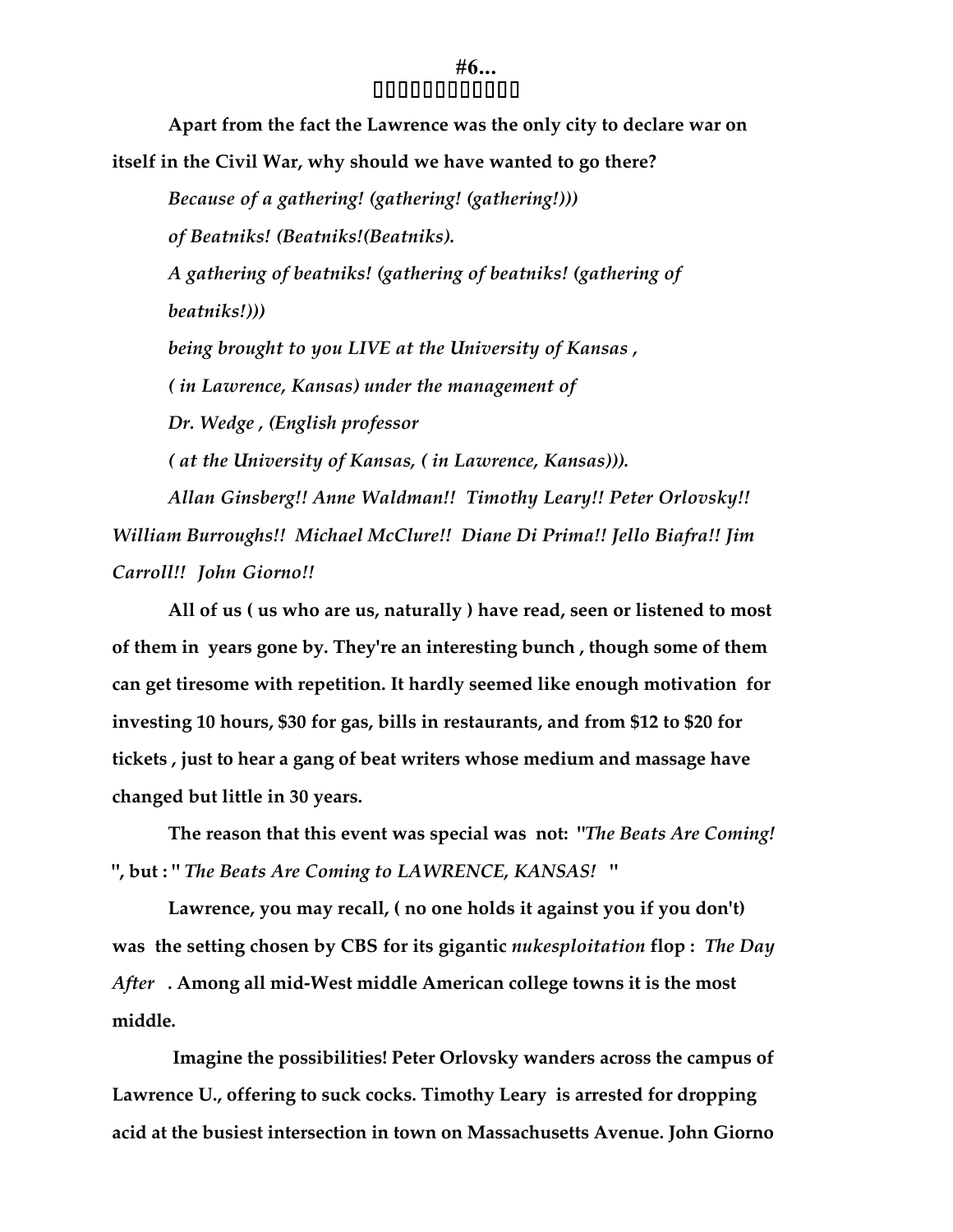**shouts his memorable Ode: "Scum and Slime" ! to R.O.T.C. cadets. Ann Waldman and Diana Di Prima wade to give their poetry readings at Liberty Hall, through streets thronged with blond collegiate skirt-and-sweater drum majorettes of sparkling teeth and beribboned irises, who stare at them and stay things like : "They look weird. " or "Where's a cop?"**

 **By itself Lawrence is worth at least one visit. Taken in combination with the beatnik onslaught, the excursion fully merited the title, "Blues for Christian Herman?"**

#### *But who is Christian Herman?*

*.*

**In 1987 (when the original version of this article was produced) , Christian Herman lived in St. Louis where she edited a DaDaktic publication dubbed "Velocity". Its publication record was rather unexceptional: about one issue per decade. She'd planned to come with us but changed her mind. Her ticket was waiting at the box office of Liberty Hall; so that I might imbibe 4 hours of warmed-over Beat Poetry, I became Christian Herman for the occasion.**

**The Blues are as much for me as they are for her. On the other hand:** *What is the thing with this enchilada? .. Read on...*

**Sitting alone in the back of Phil Gounis's car, I clutched a violin, a tape recorder, and a suitcase holding** *Music Minus One* **cassette tapes and cameraready manuscripts of Ferment Press books and old copies of Ferment I intended to flog on the campus of Kansas U. Kenn and Phil were in the front of course, involved in a non-stop conversation that went on for 5 hours as we traveled from the** *Gateway To The West* **to the** *Town Of Quantrell's Raiders* **. I was happy to listen as they exchanged the latest in counter-cultural gossip. A sampling:**

*In an interview for Mother Earth News, Allan Ginsberg lamented that reasons of health obliged him to give up bagels, gefilte fish and matzo ball soup*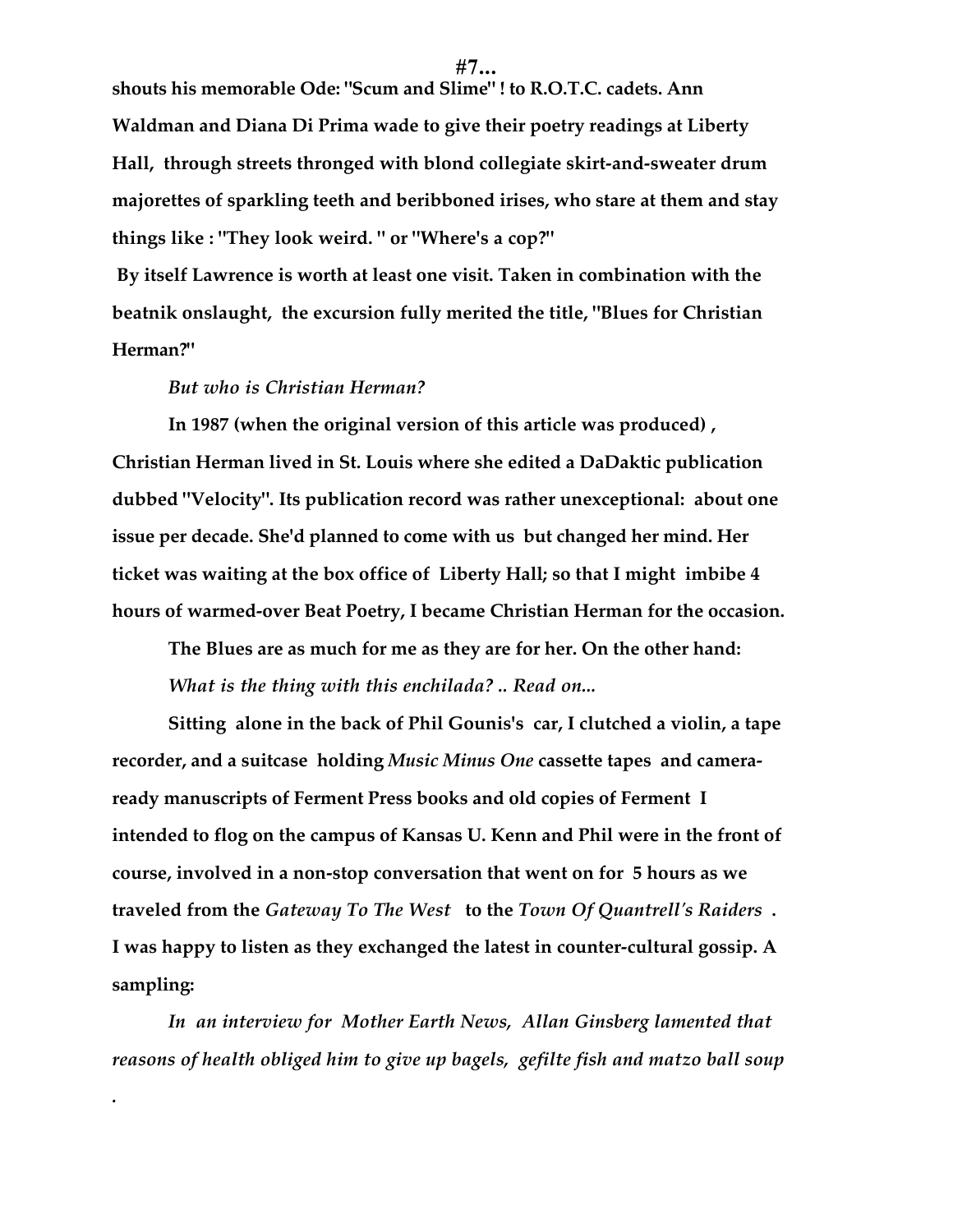**#8...**

*Bob Dylan had recently enraged the government of Israel - Peres to be exact - by not showing up for an appointment to visit the Wailing Wall.*

*John Simon had likewise enraged militant blacks everywhere by cutting a record in South Africa.*

**Then my hosts began working through the complications of a weird contretemps having to do with experiments with psychedelic drugs involving Timothy Leary, the C.I.A. and John Jay Chapman.**

*Timothy Leary was starting up his own computer software company. Its first project would be a make-your-own movie kit dubbed "Cyberpunk". Its cast of stars included, of all people, Gordon Liddy.*

*The creator of the "Captain Marvel" comic book series had filed a lawsuit to have his artwork returned .*

*Somebody had a theory that LSD had been distilled from the fallout from atomic bombs.*

*Ram Das was carrying on an affair with a "holy woman". She claimed to have received the stigmata in her gums.....*

**I knew nothing about any of these important developments. Without my annual visits to St. Louis and Kenn Thomas I would be totally uninformed about the counter-culture. The editor of Ferment just goes through the proper channels, brings home the bacon and does his thing , if you dig my meaning. Like, cool.**

**I know less about the counter-culture than I do about culture. In fact, when I hear the word "counter-culture" I begin target practice with my revolver on tin cans.**

**Careening into the heart of downtown Lawrence brought us to within a few blocks of the campus. The first of many squat humdrumogenous pedagogical fortresses burgeoned on the horizon:**

**"My God!", I yelled, " They've finally constructed a university building that looks just like a Holiday Inn !"**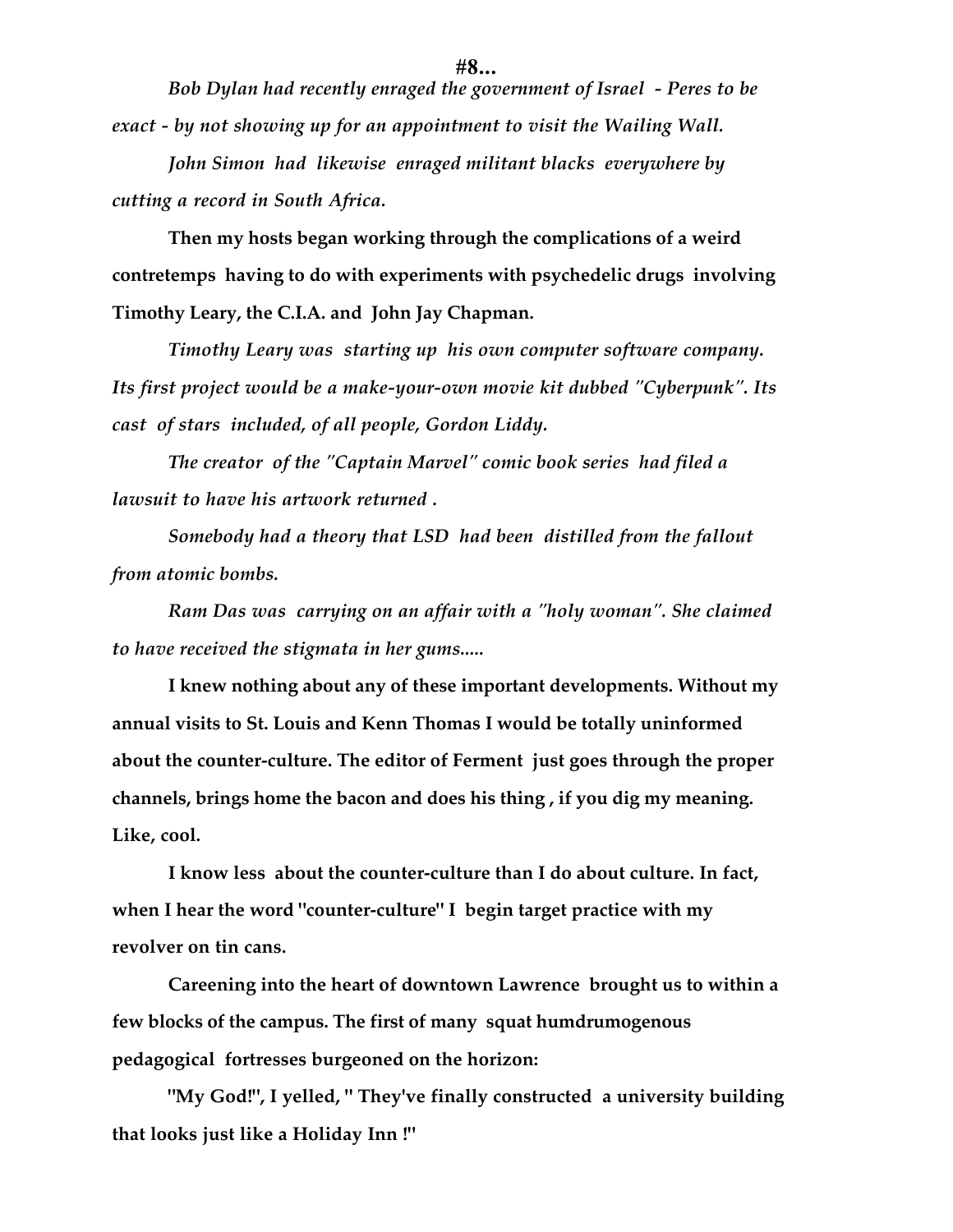**Beyond this defensive wall there stalked an assortment of hallowed halls of Victorian pseudo-Gothic that brought to mind a stage reconstruction of Sarastro's temple in some hokey production of** *The Magic Flute* **. Our destination was the Jayhawk Bookstore located inside the Student Union. To get to it we had to pass through a glum sequence of antechambers. Small grouplets of students, lost in random walks or slouching on couches, stared at us with inquisitive boredom, an occasional face lighting up with recognition that we were identified as delegates to the River City Reunion beat poetry conference .**

**Inside the store we learned that the first book-signing event was scheduled to begin in one hour. This gave us time to do some pleasant browsing. Works by beat writers adorned a dozen tables. Lots of Kerouac naturally. A single table had been set aside for writers native to Kansas. Kenn and Phil had brought books with them that they wanted signed. Unfortunately I had to leave them at that point to return to the center of Lawrence and ( literally )** *scrape* **up the money for dinner and the cost of admission to the poetry reading at Liberty Hall that night at 8 . We arranged to meet at the Paradise Cafe for dinner at 6.** 

**There is comfort to be drawn from the recognition that the percentage of residents on this planet who are as crazy as I am is about equal to the ratio of the height of the Empire State Building to the distance to Mars. If anyone out there wishes, after reading this, to live the way I do, welcome aboard the** *Narrenschiff***. There's always room for one more. The day was laid out before me as follows:**

**First a quick run into town to buy a violin string, and a stroll through Lawrence to find good locations for doing street music. Lunch, quick and cheap.**

**#9...**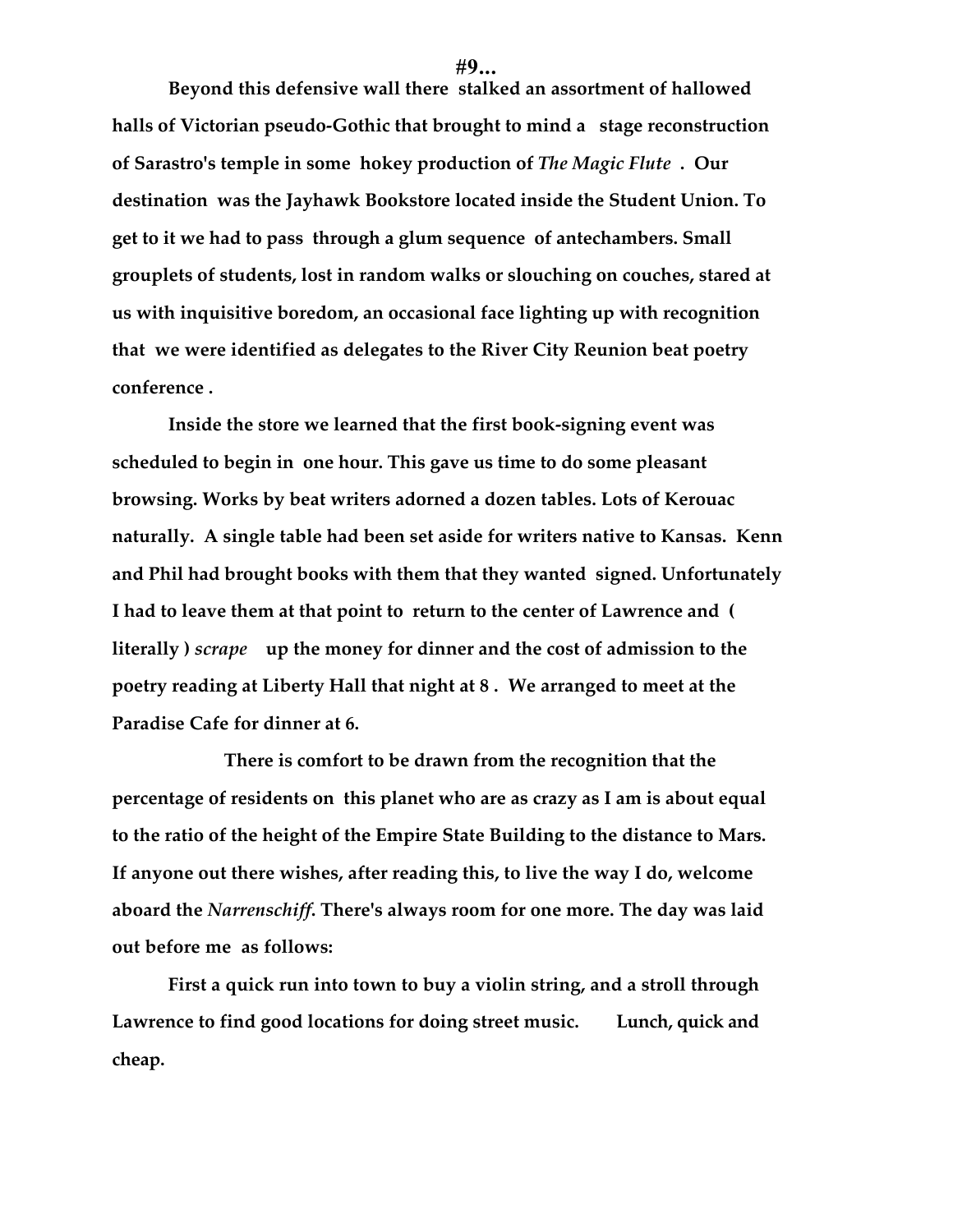#### **#10...**

**A visit to one of the 3 outlets of** *Kinko's Copies* **to print up a few copies of small books on Bach, Handel, Mozart, and Einstein. Campus door-todoor sales to faculty and students.**

**A race back into town to retrieve violin and tape recorder from Phil's car. Two hours of street music.**

**Dinner with Kenn and Phil at 6.**

**At 8 I turn into Christian Hermann and listen to poetry for 4 hours.**

**Needless to say, life has yet to go according to schedule. In the best of circumstances life proceeds according to a schedule of which we're unaware. Most often, life neither proceeds according to schedule, nor do we know what it is or isn't.**

**Purchasing a new violin A- string was the least of my problems: 3 music stores stood next to one another on the same block. My walkaroundtown was also speedily accomplished. "downtown" in Lawrence consists of 12 blocks along a single street, Massachusetts Ave. The entrance to the University of Kansas is on 13th, the auditorium of Liberty Hall down at 5th.**

**And Mass Ave holds few surprises: a tree-lined succession of shops typical of most prosperous suburban college towns. It holds no good venues for street music or similar crafts : no shopping centers, malls, busy intersections, piazzas, crowded bus stops. The best I could hope would be some shaded corner storefront in the shade, its entrance facing away from the street.**

**I ate lunch in the Paradise Cafe, a counter-cultural health food store with good cooks, tiny portions and outrageous prices. We will be returning to the Paradise later that night. And there was a branch of** *Kinko's Copies* **on Vermont Ave., just 3 blocks away.**

**For a brief moment it seemed as if the gods had smiled ( or at least S.P. Dinsmoor had smiled ) upon me. Ah! Foolish stripling! Has a long and dismal interaction with the personnel of** *Kinko's Copies* **, in concessions straddling**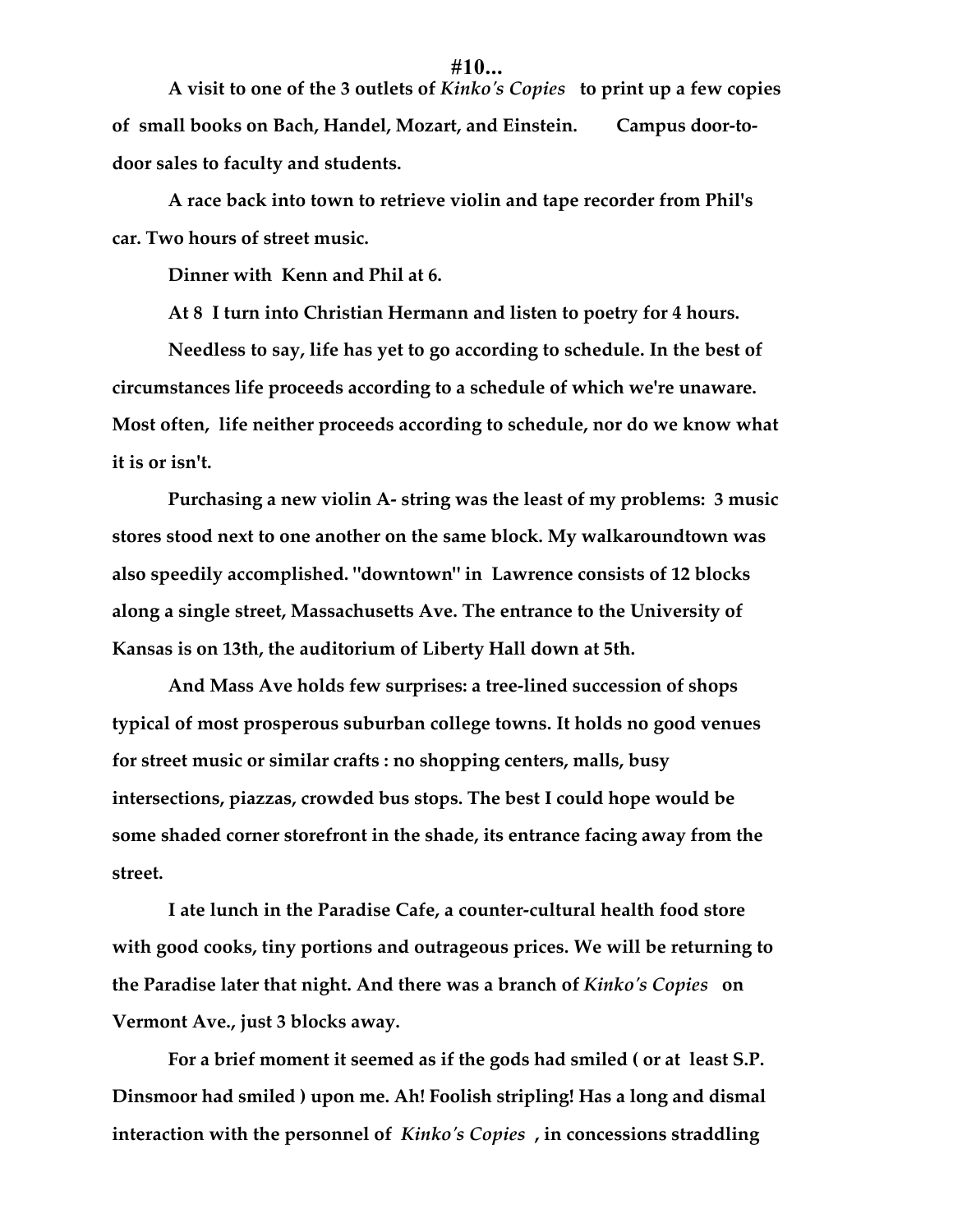**the nation from Berkeley to Philadelphia, from Santa Cruz to Cincinnati, (from San Diego out to Maine! ) taught you nothing? How many hours have you wasted in waiting as each employee in turn made the discovery of his (her) ignorance of how to use the electric stapler? Has it ever once happened that you've handed a properly formatted camera-ready one-to- two-sided manuscript for a booklet over the counter, and received a correctly paginated copy in less than 4 fuck-ups?**

**Reflect upon the many times in which these same personnel have rejected manuscripts that had been copied successfully at** *PIP, Copyrite, Gnomon, CopyCat* **,** *Minuteman* **,** *Speedy Copy* **and most other copy shops , with the solemn rebuke ( delivered with the weighty authority of less than 2 hours training in pushing two buttons ) that :** *You've collated it incorrectly* **.**

**In the distinguished tradition of concession chains everywhere, the managers of** *Kinko's Copies* **have gleefully sacrificed the angels of quality to the devils of speed. At least ninety percent of the workload on a typical day consists of large bulk orders of a single one-sided page: for example, 2000 copies of a one-page ad announcing the opening of a new pizza parlour down the street.**

**For such work one doesn't need to learn how to push more than two buttons: the first registered the number 2000, the second starts the machine. The training of Kinko personnel doesn't go beyond the acquisition of this skill.**

**Beyond that, even a single complication, like making a reduction, feeding colored papers or card stock , working the staple machines, making back-to-back copies, demand the services of a specialist. It is rarely possible to find someone who knows how to do all of them. ( I actually met one in Philadelphia) .**

*Kinko's Copies* **concessions can draw obscene profits on volume alone. Therefore their managers don't give a damn. The mean employment timespan can't be more than a month and may be closer to two weeks. Many of their copy**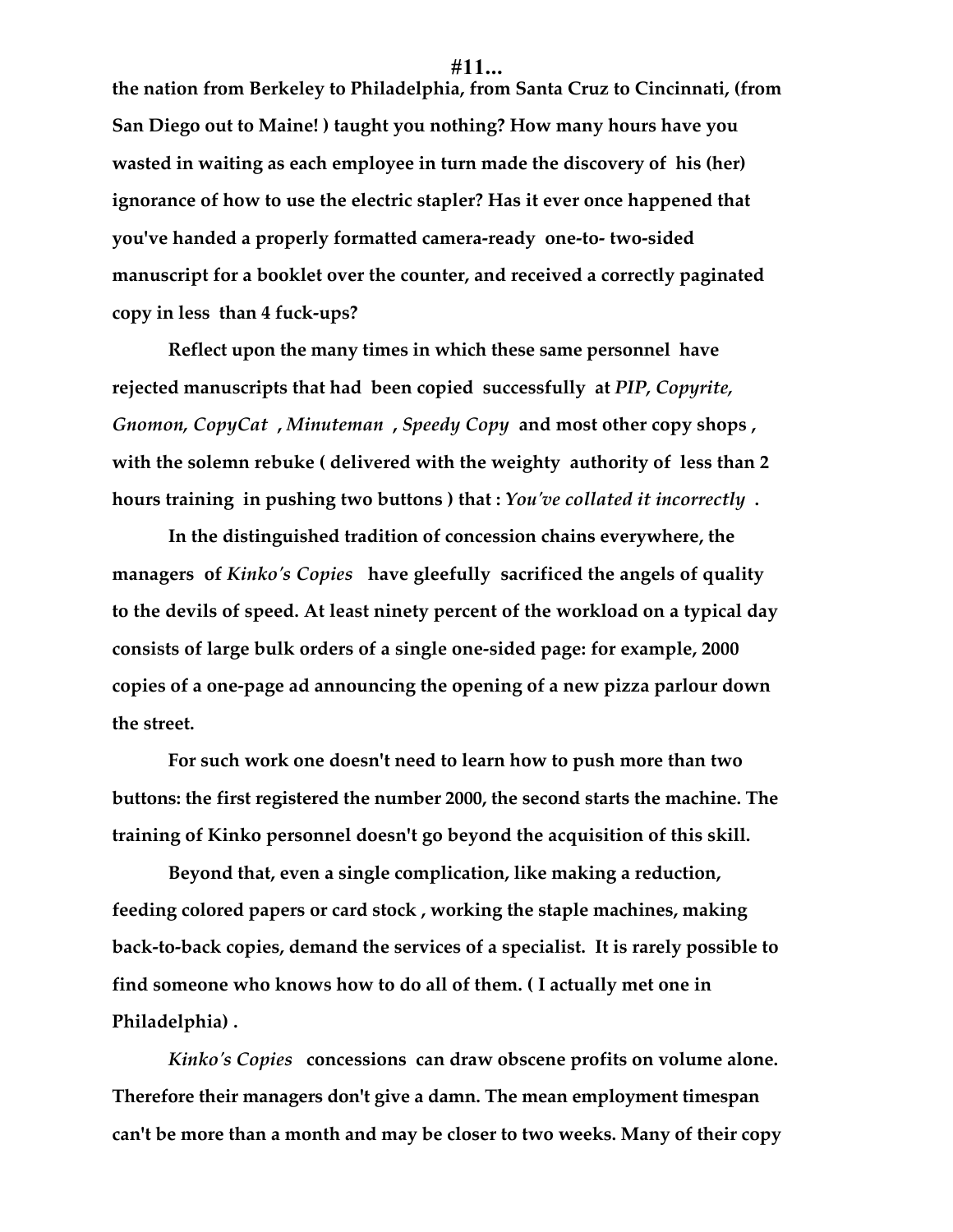**clerks are students in the college towns where they tend to be located. While reflecting that such work is far below their intellectual station, they cheerfully botch any job requiring even a moment's attention.**

**The two young women at the first Kinko's shop I visited in Lawrence took an entire hour to reproduce a single 20-page (corresponding to a 40-page booklet in the finished product) back-to-back camera-ready manuscript. They worked together as a team: whenever one of them made a mistake they threw away the whole order and started over again from the beginning. Although the Molochian machine confronting them held 30 or more buttons and dials for doing every sort of back-to-back or collated manuscript, each of my pages was fed into the machine with embarrassing care.**

**By 1:30 PM I had exactly one copy of a book of essays on Bach, Handel and Mozart. How foolishly I'd assumed that all 3 books would be done by 1 o'clock! One of the young ladies behind the counter examined my second manuscript:** *In Memoriam Einstein* **, an account of the Einstein Centennial Symposium at the Institute for Advanced Study in Princeton in 1979.**

**" I can't print this."**

**"Why not?"**

**"It says copyright on the first page. You have to get permission from Mr. Roy Lisker. Is he around?"**

**" I'm Roy Lisker. These are my books."**

**" Oh, all right then. Show my your ID card."**

**" I haven't got any ID on me. All these manuscripts, including the one you just copied, have my name on them. Everything in my backpack has my name on it."**

**" Then I can't print it. If you weren't Roy Lisker, I'm sure he would appreciate the protection I'm giving him."**

**" But I am Roy Lisker."**

**" I believe you. But you must show me some proof you're you."**

#### **#12...**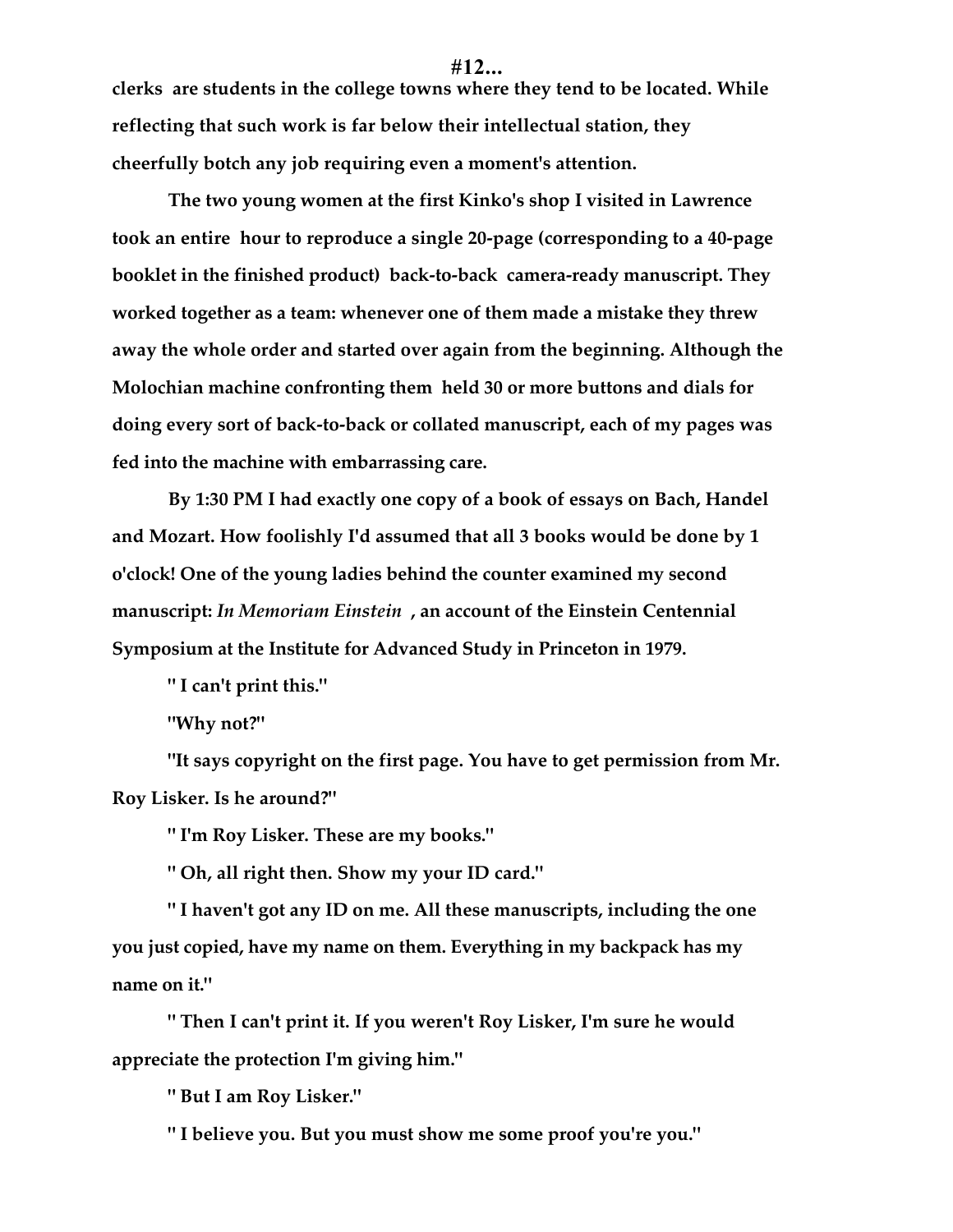**On the wall to her left was hung a large poster holding a larger-thanlife image of George Washington. His stubby forefinger was pointed directly at me, and his mouth was turned up in a snarl:**

# *ATTENTION: IF YOU REPRODUCE COPYRIGHTED MATERIAL, YOU MAY BE BREAKING FEDERAL LAW!*

**Because of the hour wasted on the product of the booklet on Bach, Handel and Mozart, and the half hour wasted on debating the legality of printing my 80 report on the Einstein Symposium it was now 2 PM. I left the store and ran to another Kinko's located on the university campus. There another young woman got the Einstein book right after only two tries, not bad for Kinko's. By 3 PM, at a cost of \$7, (very high at the time for a college town) the merchandise was ready, though selling was out of the question. Somehow I had to find a way to wing it on the fiddle playing.**

# **PART II**

**Yet another one of those Beat Poet extravaganzas !! Once again the same line of brand-name detergents shipped express to generic supermarkets! How many more decades will this ghoulish mash of nihilistic hedonism, Zen-Tantric pseudo-Orientalism, mind-depleting drugs and pederasty oppress the American soul? How much longer will it captivate the mytho-poetic consciousness of a drunk empire?**

*Onward The Plastic Renaissance! America's Flayed Imagination! Torn ,Like Raw Beef Livers , to Shreds By The Claws Of The Ravenous Vultures Of Media Blitz ! Dispersed Like Chaff Through Mammoth Mountains Of Mental Mush , Jingles And Jingoism, Moldy Politics, Religious Dogmatae , Cracker Barrel Cant, Psychiatric Superstition and Paradigmatic Anorexia* **( Self-induced cultural starvation caused by the scholastic worship of a barren handful of classical paradigms. ).....**

#### **#13...**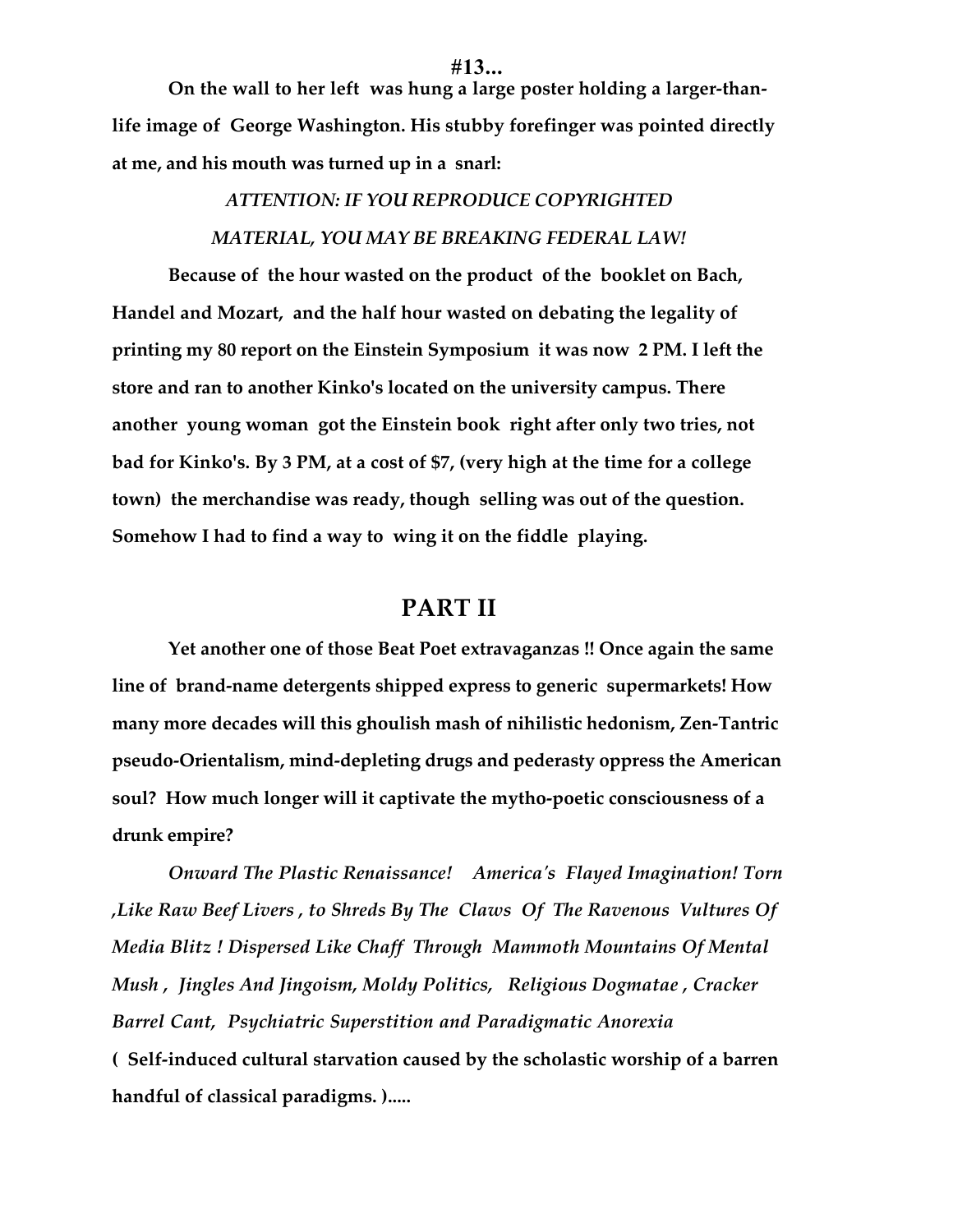## **#14...**

**To this ongoing nightmare the Beats have provided the palliatives of sado-masochistic nonsense, destroying mind, body, soul and nuts through the pursuit of dementing thrills, thereby hoping to find, in the bliss of babbling self-immolation, the Buddhist Nirvana.**

**Unfortunately what one usually ends up with is a panel discussion by dirty old men telling each other pornographic anecdotes that lost their savor after high school - or was it junior high? The emphasis is masculine to the point of being totalitarian. If there is one cadre of modern letters upon which the feminist revolution has not made even the slightest impact, it is in beatnik poetry.**

**Since most of the male beatniks, being homosexuals, (and since most of them are male) , womankind has some difficulty in finding recognition in their writings. When it does make its appearance in them it tends to be employed, like the cars stolen by Neal Cassady,as just another vehicle for transporting the reader to some cosmo-galactic auto-destruct thrill, like LSD, or fist-fights in bars, or jumping off the Brooklyn Bridge (** *this really happened* **).**

**Despite the stated intention of enriching the starved soul of the West through the popularization of ancient techniques of Mahayana meditation, the mantras that the beats have been giving us are little more than dreary recyclings of monodromic tits-and-ass refrains of the Enlightened Media: Hollywood, Playboy. Hustler, talk shows, stand-up comics ...**

**Having disgorged my disgruntled critique a question naturally suggests itself : if all of the above is true, that is to say, if Roy Lisker who writes this tabloid, believes its true, (why else would he write it?), then how is it that he finds himself ending up in one beatnik event after another, in full possession of the knowledge that no divine light will surge o'er these gatherings of** *illuminati***, and that their version of Buddhism is more embarrassing to Buddhists than Shriners to Islam, Hari Krishnas to Hindus, Jews for Jesus to Jews, or Reverend Falwell to Christianity?**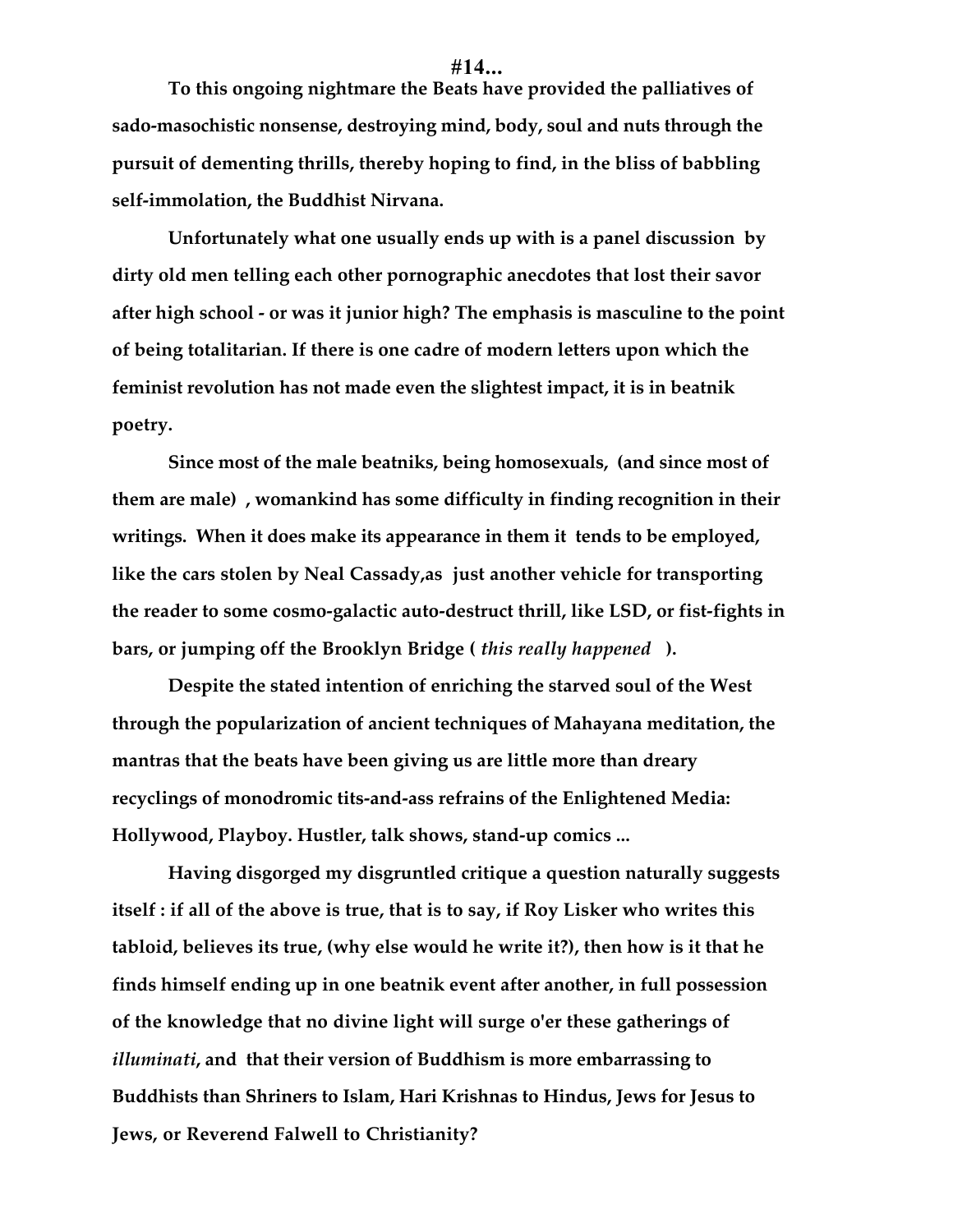## **#15...**

**Yet he has discovered rare items of interest in their poetry, however device-ridden and stale it may be , despite the fact that its only technical advance over the heroic couplet has been the laundry list. As in:**

*MOLOCH! Who dada, dada, dada, dada, dada, dada, da... MOLOCH! Who dada, dada, dada, dada, da... MOLOCH! Who ...*

*Or:*

*BIRDBRAIN! : DidleyDidleyDidleyDidleyDidley BIRDBRAIN! : DidleyDidleyDidleyDid... BIRDBRAIN! : Didl ...*

**While at the same time he, Roy Lisker, all battered bleak of brain in the drear light of zoo, has labored these 30 years to bring forth a brood of sturdy children out of the womb of our mother language; does not believe in desecrating the higher truths of the world's religions by using them as rationales for his own brand of foolishness; does not believe that the experiments of teen-age boys in locker rooms are the grounds for a higher morality; yet who has developed a radical lifestyle that makes their much vaunted nomadism, their** *Dharma-bumhood* **look like the trite Madison Avenue publicity seeking it really is ....**

**What we're really trying to say is that while the beats were chucking their psychic vomit over the stage lights at Liberty Hall, somehow kidding themselves that the starry-eyed youths of the Great American Wasteland were eagerly absorbing this wisdom like disciples at the feet of venerated sages, Roy Lisker was forced to raise the admission to listen to their sermons by standing out in the streets of Lawrence, Kansas and playing the fucken fiddle!!**

**The corner on Massachusetts Avenue where I lay my opened violin case on the ground, inserted a Music Minus One cassette into the tape recorder and began playing , was only a few blocks away from the campus. It was 4 PM, rather late in the day. Soon afterwards a trio of teenage girls strolled by,**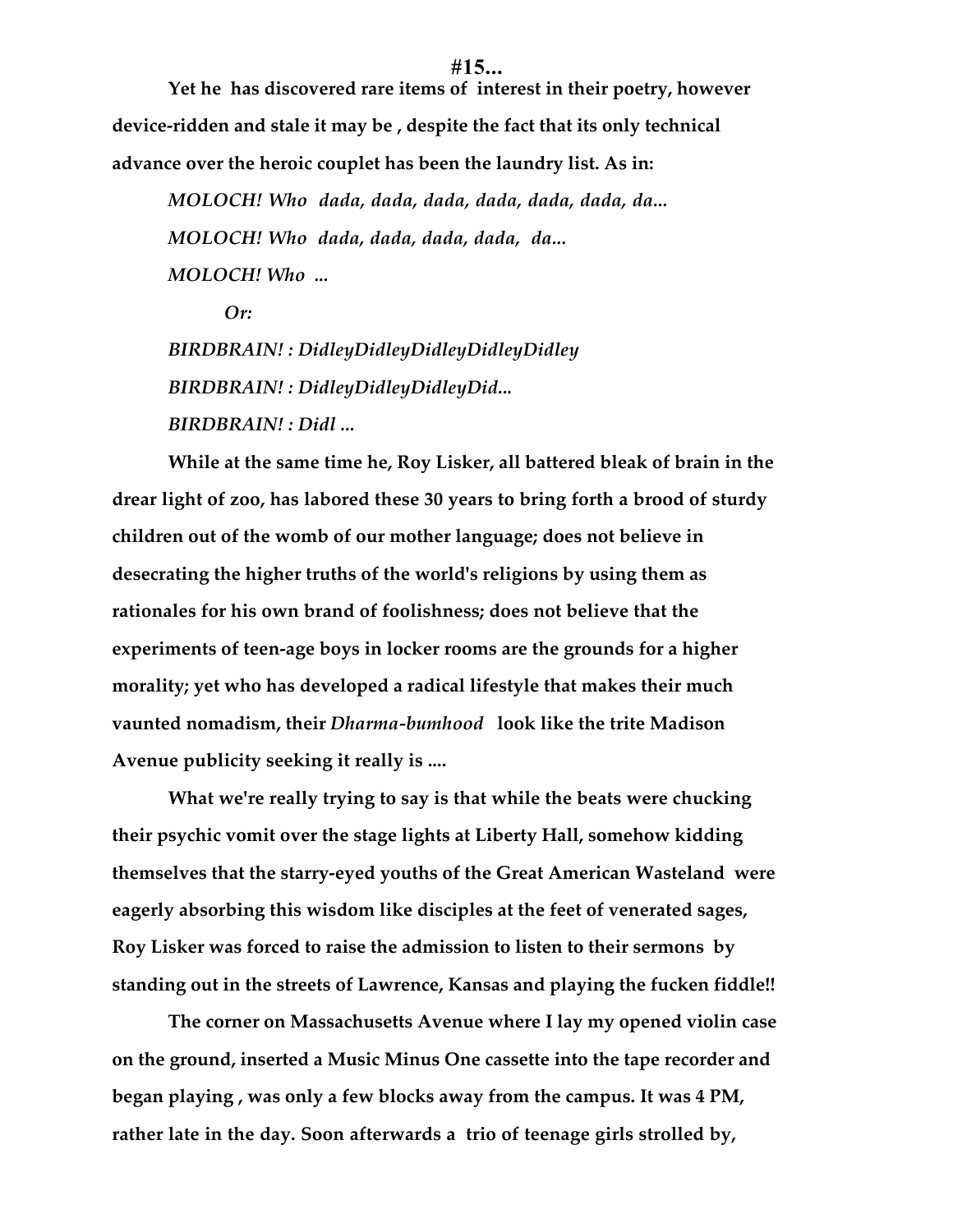**smirking . As they walked out of range one of them turned around to face me and cried : "***That's illegal in this town, Mister* **! " There doesn't seem to be very much that you can do in Lawrence, Kansas, without some decent hard-working tax-paying citizen coming up to you and reminding you that there's a law against it.**

**Yet, as the concert developed I found myself forced to revise all my facile generalizations, resulting in a stern lecture to myself later that afternoon on the folly of jumping to conclusions. In a single hour's playing I pulled in \$30, a princely sum in this business.**

**A retired music teacher walked by. By the sad way in which she shook her head I knew that she was grieving my faulty intonation. Moving on she dropped a dollar in the violin case.**

**A college kid from Oklahoma introduced himself as a college kid from Oklahoma and dropped another dollar in the case.**

**A U. Kansas Prof. out on a stroll with his domestic mate ( wife or otherwise) deposited a five dollar bill in the same place.**

**A tall, bearded young man, his limbs badly dislocated from cerebral palsy, appeared from a distance to my left. Staggering down the street he stopped before me long enough to explain that "the city fathers weren't in favor of what I was doing". They wouldn't harass me, he re-assured me, unless I made a public disturbance. Then he threw in some change and moved on.**

**And, soon afterwards, a police car appeared. The dour cop within took my measurements in his gaze, then drove on.**

**Even the teen-ager who'd snarled at me that I was breaking the law returned to drop a dollar in the violin case!**

**What is one to make of all this? \$30 for one hour of unexceptional violin playing ( mediocre in technique though imbued with musical awareness at the highest levels of sophistication!) on the streets of a strange town is a royal sum. Even in places like Berkeley, California, the most advanced city in**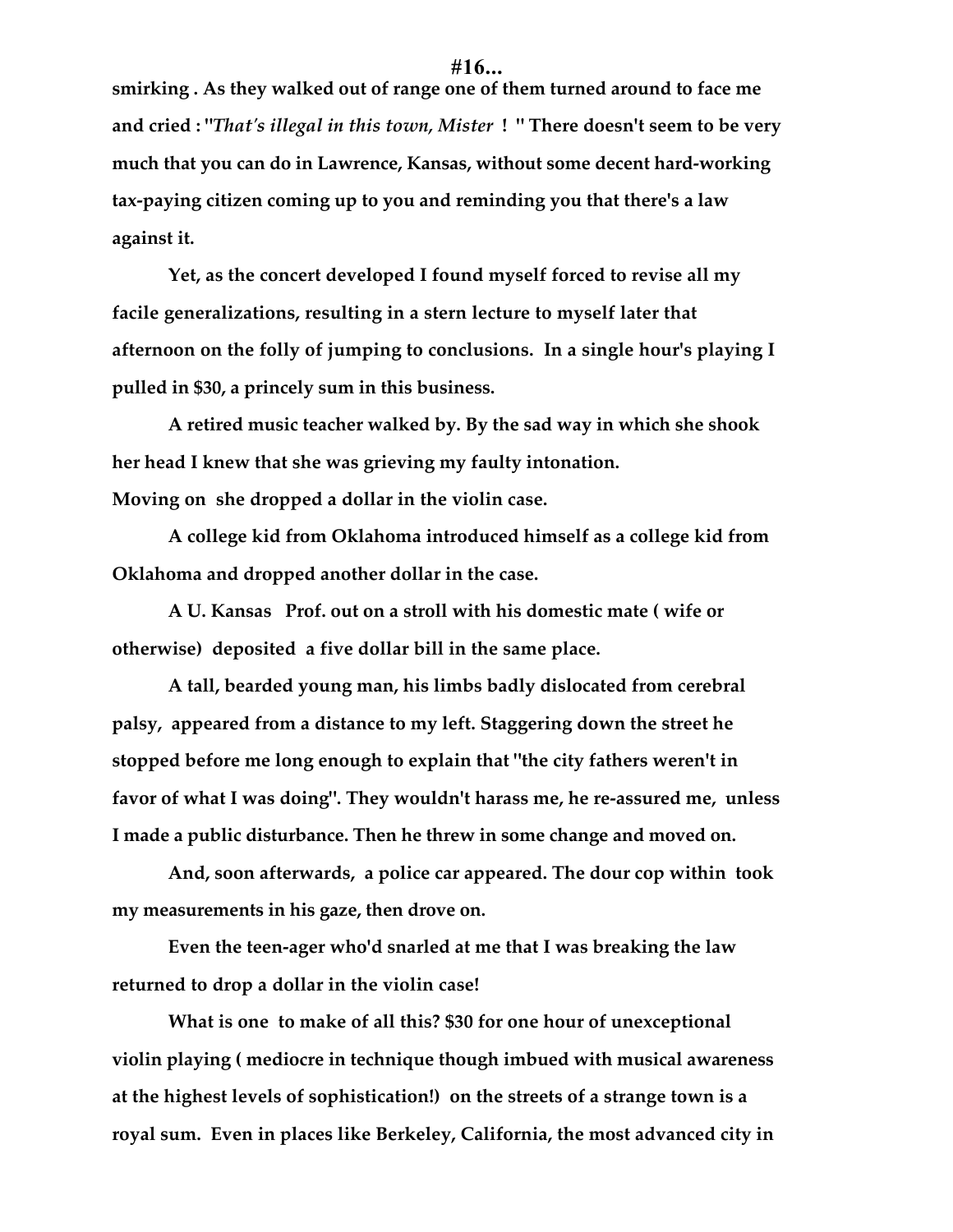**the world, I'd never experienced anything like it. Had I truly been inducted into the pantheon of Mrs. Fick, S.P. Dinsmoor, the builders of the Cathedral in the Plains and other wonder-workers in the Kansas wilderness who'd cultivated their maverick gardens to feed the starving multitudes?**

**A Beat Poem Inspired By The Above Events**

*Dropped! One Dollar! In my violin case! By a retired music teacher sadly shaking her head at my poor intonation.*

*Dropped! One Dollar! In my violin case! By a college kid from Oklahoma who introduced himself as a college kid from Oklahoma.*

*Dropped! One Five Dollar Bill! (This really happened) . In my violin case! By a U. Kansas Professor out on a stroll with his wife (paramour, maitresse , incubus or whatever she was ) .*

*Dropped! Spare change! In my violin case! By a handicapped and bearded youth who swiveled and staggered down Massachusetts Avenue, dreaming dreams of oblivion in a rain of enchiladas.*

*Dropped! One dollar! In my violin case! By a young lady who had , in the company of her companions , previously smirked, then shouted: "That's illegal in this town, Mister!"*

*Dropped! Criminal charges! By a police officer who drove by , gave me the once-over, then departed.*

*Dropped! One acid cube! By Timothy Leary, on the slopes of the campus of Kansas U., time out of mind and plastic Mary on the dashboard.*

*Dropped! One piece of underwear, exposing the pubic beard of a flashing poet , ripe and moist for beatnik Nirvana.*

*Dropped! One Mahayana Sutra ( I forget which one ) , on the bumper bumper bumper of a Volvo Volvo Volvo, racing from Boulder Colorado to Lawrence, Kansas, on a trip in which I had a vision and he had a vision and you had a vision... and Blake will be cremated on the Autobahn!* ffffffffffff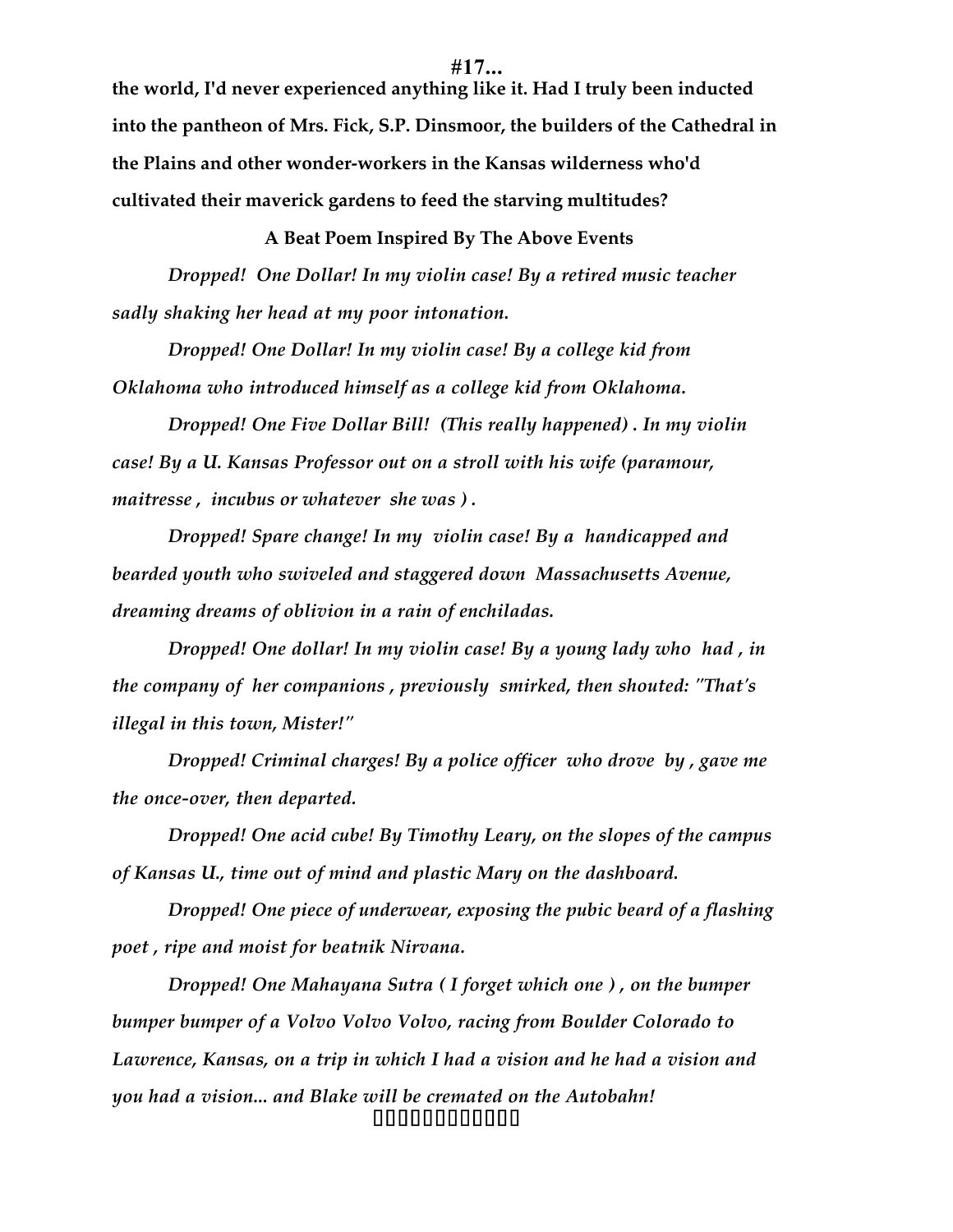## **#18...**

**This rambling narrative of the events of September 14, 1987 has arrived at a bifurcation node, a non-degenerate stable singularity, whose paradigmatic exemplum is the classic Maxwell potential well, or some other contemporary resuscitation of the medieval dilemma of Buridan's Ass. To wit: shall it proceed immediately to the hi-jinks and splendour of the Beatnik Poetry Reading, or should it stick to its narrow chronological course and explicate the enchilada?**

**There is much to be said in favor of chronological order, which exercises such constraining power in daily life that one would hope that a reasonably savvy writer would uncouple its manacles. All the same, it should not be forgotten that there is much to be gained by holding off on the parable of the enchilada to the very end.**

**There is no climax like an anti-climax: the apotheosis of surprise in the defeat of expectations! Life, as the beat sages have taught us, is a shaggy-dog story with neither point, moral or termination. We pass our days waiting for death, tension and expectation building up within us right to the breaking point, and beyond. Then, when it does come ... well, there's just nothing there.**

*Onward to the Beat Poetry Reading ....*

**We were only able to attend the last day of the five day River City Reunion conference. All of the readings had been sold out three weeks in advance. Had Kenn not reserved our tickets and Christian Hermann not changed her mind and dropped out , we couldn't have gotten in. Arriving outside Liberty Hall at 7 PM, we discovered that the entire counter-cultural intelligentsia of the Middle West had converged on Lawrence for this final gala reading, in much the way that entire galaxies may be sucked up into the interior of a Black Hole <sup>1</sup> . The crowd was such that we couldn't see the facade of Liberty Hall, which was all to the good since when we did finally take a look at it, it turned out to be an exceptionally commonplace building, not a**

 $\overline{a}$ 

**<sup>1</sup> Scientific American, October 1987, page 30**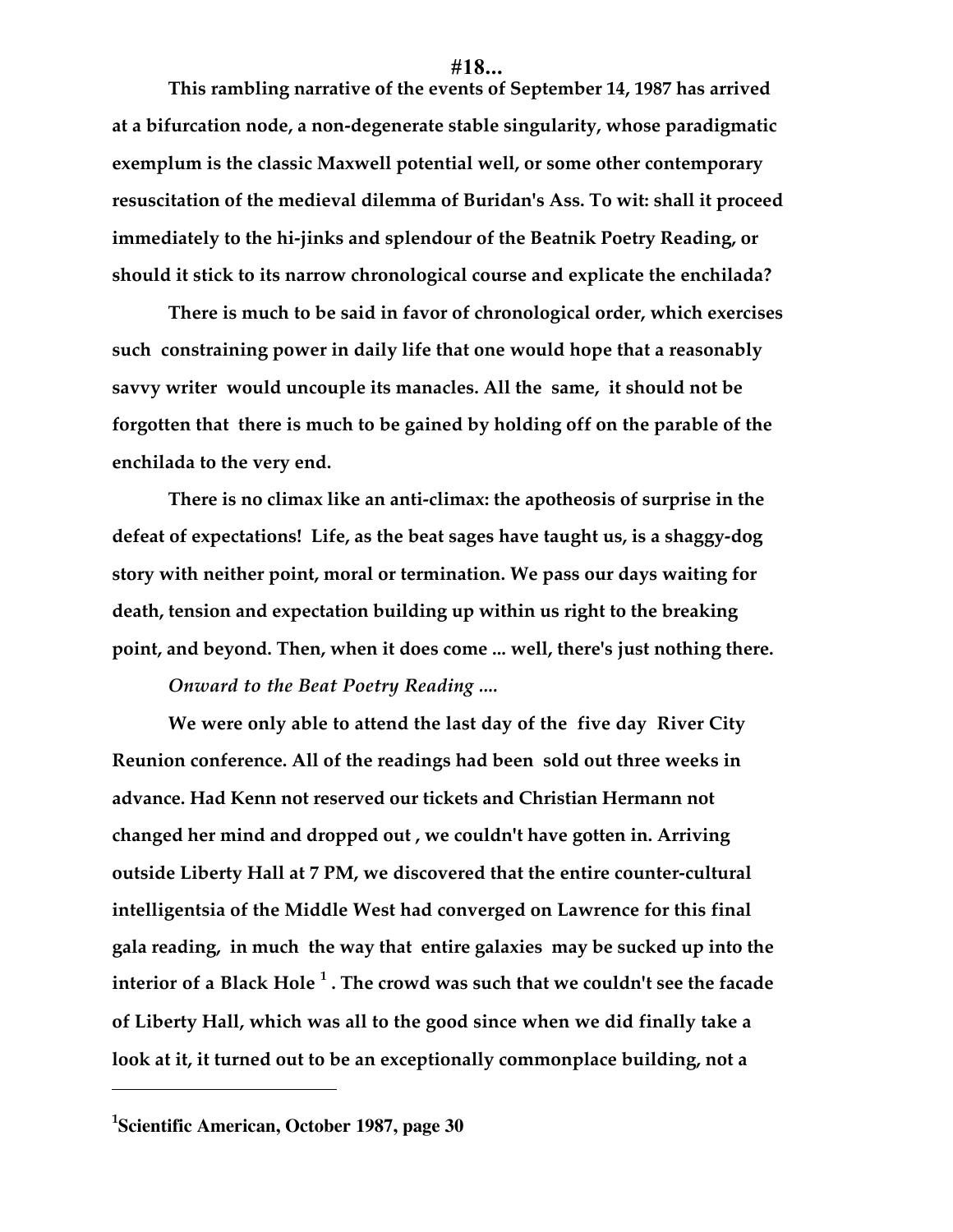**hall exactly, nor arousing any sentiment of liberty, basically a drab red brick building with glass doors, a few potted plants, and ticket office poised on hastily deposited plancks (sic!) . At the far corner of the building stood an improvised kiosk for the vending of comix, video-cassettes and rock music disx.**

# *Balsamic Night Waxed And Waned, Barmy As All Get -Out* **!**

**We stationed ourselves at the far end of a line stretching over a block down the length of Massachusetts Avenue. In vans parked alongside the curbs video crews squatted, nurturing their equipment. Desolate individuals sitting on stoops and fire hydrants held aloft crudely lettered signs, pleading for tickets.**

 **Beside the line not far from the entrance stood a standard-model Jesusfreak. Happiness surged from every corner of his face as he waved a Bible and jumped for joy. Coming into hearing range we realized that he was singing "***I'm looking over a 4-leaf clover* **": a hard-edged proof of happiness if there ever was one.**

**The time had come for us to confront the ticket sellers. No glints of suspicion escaped from their half-opened eyes when I stated that I was Christian Hermann. After turning over to them 40% of my day's earnings, ( never doubting that it would be donated to the Endowment Fund of the Beatnik Poet Rest Home ) , I and my friends were granted ingress to the auditorium of Liberty Hall.**

**We discovered that the functional areas of the interior of Liberty Hall, ( auditorium, balcony and stage) were basically those of a small movie house in some inner city neighborhood. Even as one enters one begins to savor the familiar aromas of popcorn and Coca-Cola, with stickiness of chewed chewinggum underfoot, lots of dark and dismal regions, the blaze of a single spotlight focusing on a garish velvet red curtain, shrouding the muskiness of an inky stage.**

### **#19...**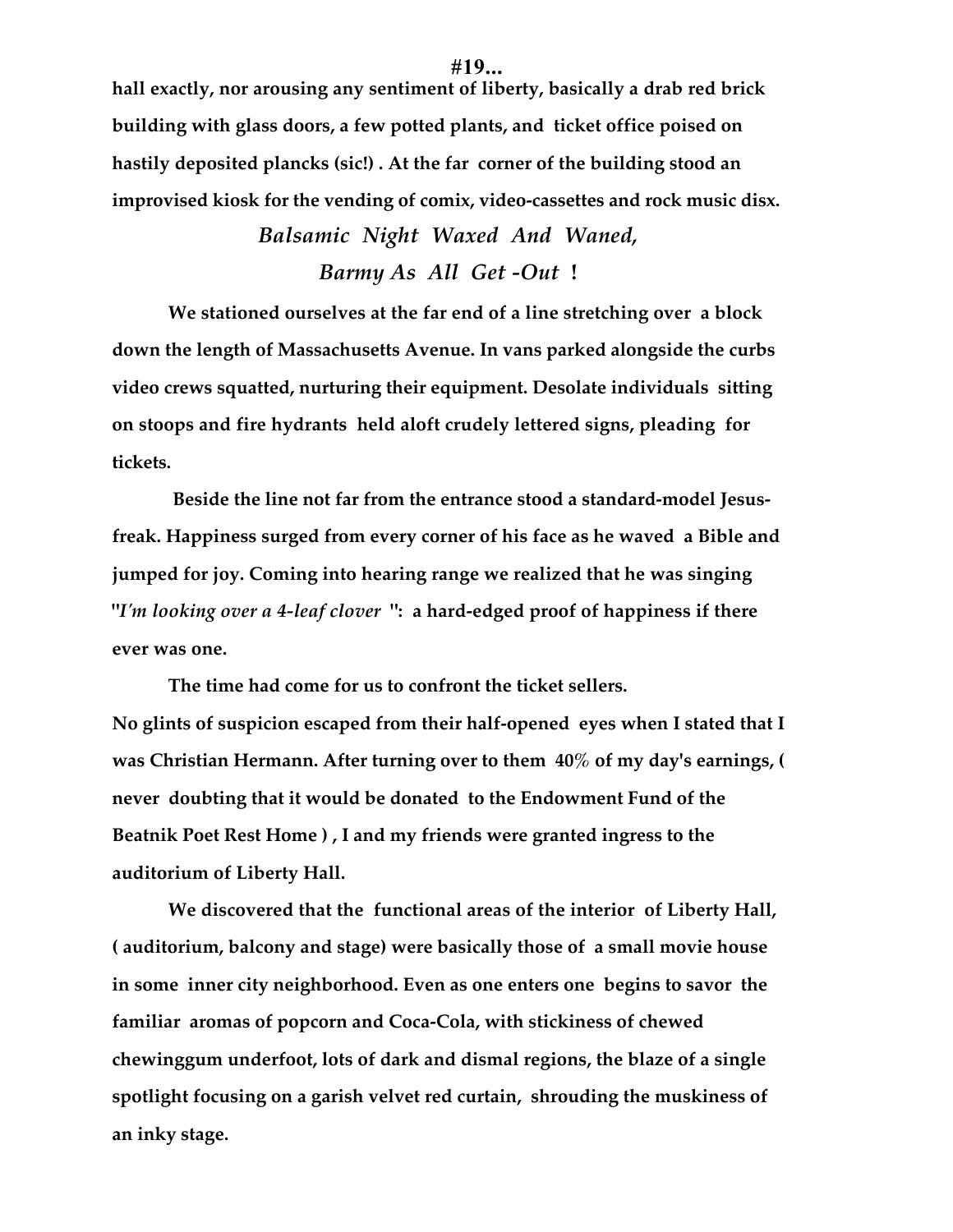#### **#20...**

**The atrocious music that bellowed from the loudspeakers was considerably worse than anything I'd anticipated. We had no option but to endure it as we sat and waited for over an hour for the curtain to rise. This did not bode well for the poetry reading . What theater manager in his right mind would dream of numbing the outer and inner ears of audiences awaiting a program of recitations from John Keats, W.B. Yeats, Dylan Thomas or Robert Frost?**

**Granted: the Beats are decidedly more bellicose. Yet they do write some real poetry once in awhile . It was a considerable disservice to them that the receptivity of their audience should be soured in this fashion before they made their appearance. It's the price we all pay for living in a culture that no longer makes any clear distinction between shit and food.**

**When, after waiting for an hour, nothing continued to happen, the audience started clapping in unison. This worked: the lights dimmed and the curtains lifted to reveal a gloomy space covered with odd pieces of equipment, speakers, electric guitars, snare drums, mikes ....**

*We pause momentarily to allow me to tortilla the enchilada story between sections of this beatnik poetry reading review. I'll keep it brief, a few paragraphs so you won't think I invented this enchilada stuff just to grab your attention* **.**

# *The Tale of the Enchilada*

**Before coming to the reading Kenn, Phil and I had taken dinner in the Paradise Cafe. Among the items listed on the menu was a dish holding one enchilada and some bean sprouts. That's what I ordered. In due time the waiter returned with a plate holding 3 sections of something that looked like an enchilada. The bill handed to me at the end of the meal charged me for 3 enchiladas.**

**Responding to my complaints the waiter asserted that he'd only brought me what I'd ordered : one enchilada** *platter* **. Enchilada platters were listed in**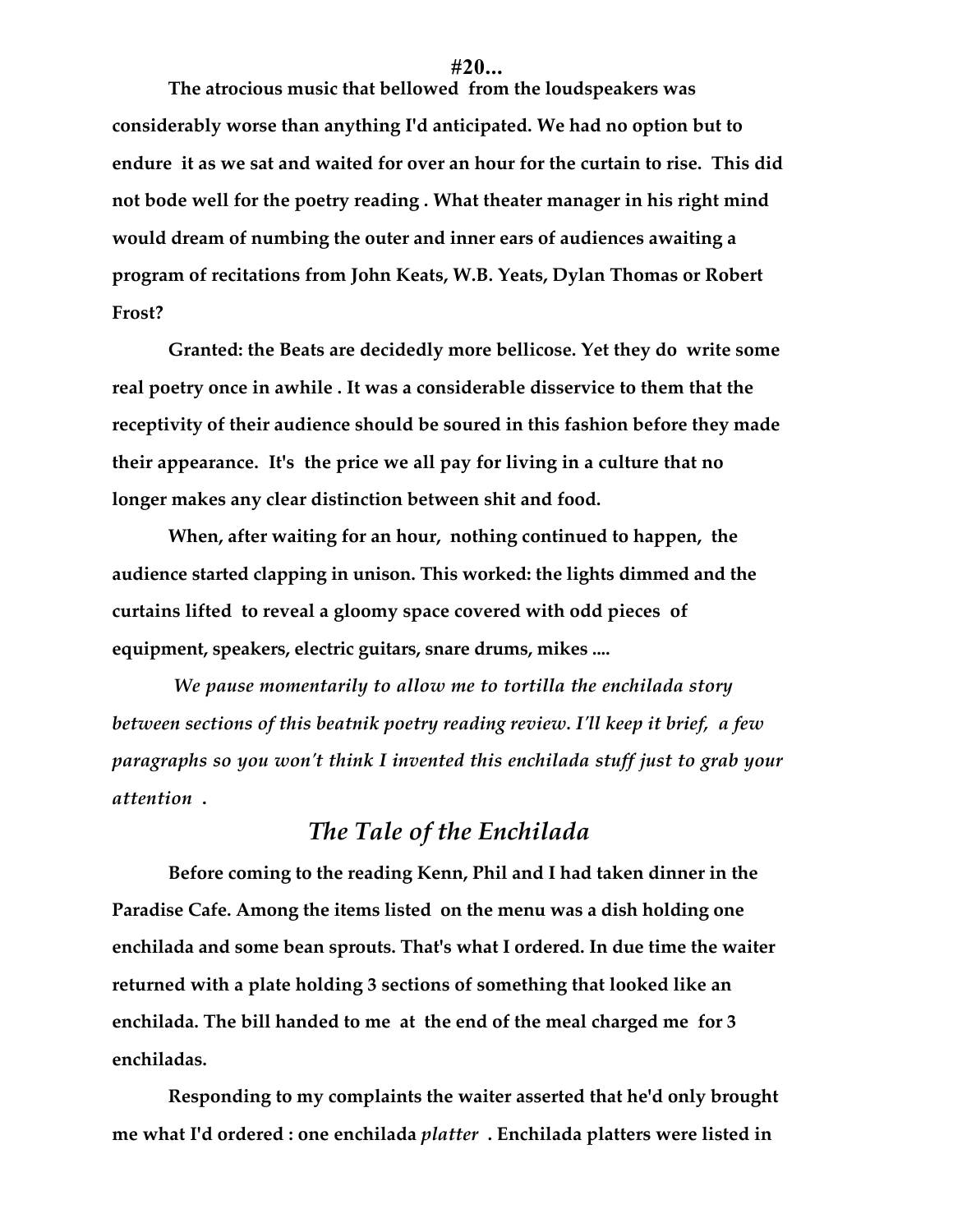**another part of the menu. They hold 3 enchiladas. As we got up to leave Kenn and Phil urged me to repeat my complaint to the girl at the cash register. Our dialogue went somewhat like this:**

**" I ordered one enchilada, not three!"**

**" But you ate all three!"**

**" I'm not going to pay this."**

**" Oh yes you are!"**

**" See for yourself! I only ordered one enchilada."**

**That's when the young woman picked up the menu and pointed at the tiny tiny print above the enchilada section. By squinting closely one could discern the informative message:** *For People Under 12* **.**

**Of course I delivered my customary response on such occasions . After paying the bill, I started to walk away, only to turn around and shout, loud enough for the whole restaurant to hear :** *This is a rip-off joint* **!!**

**Wrapped in our cloaks of invincible hubris, the 3 city slickers made their way out the door.**

**As the curtains were lifting Kenn hefted a TV camera onto his shoulder and focused it on the action. Sometime during the first half hour Timothy Leary entered the auditorium and took a seat just behind Kenn. In the interludes between readings Kenn swiveled his camera around to take footage of Leary who, delirious with ersatz bliss, was shouting war-whoops above the applause.**

**The first performer was the poet/song-writer** *Jim Carroll* **. He wore black, all black, nothing but black, suggesting that perhaps this was not an accident but derived from a deliberate intent of costuming. Around his neck hanged a big scintillating cross. Jim macraméed a drunk weave about the stage as he unraveled tales of spooky underground horror movie crypt lore. The rock music carried more than its weight of the action, which happens often**

# **#21...**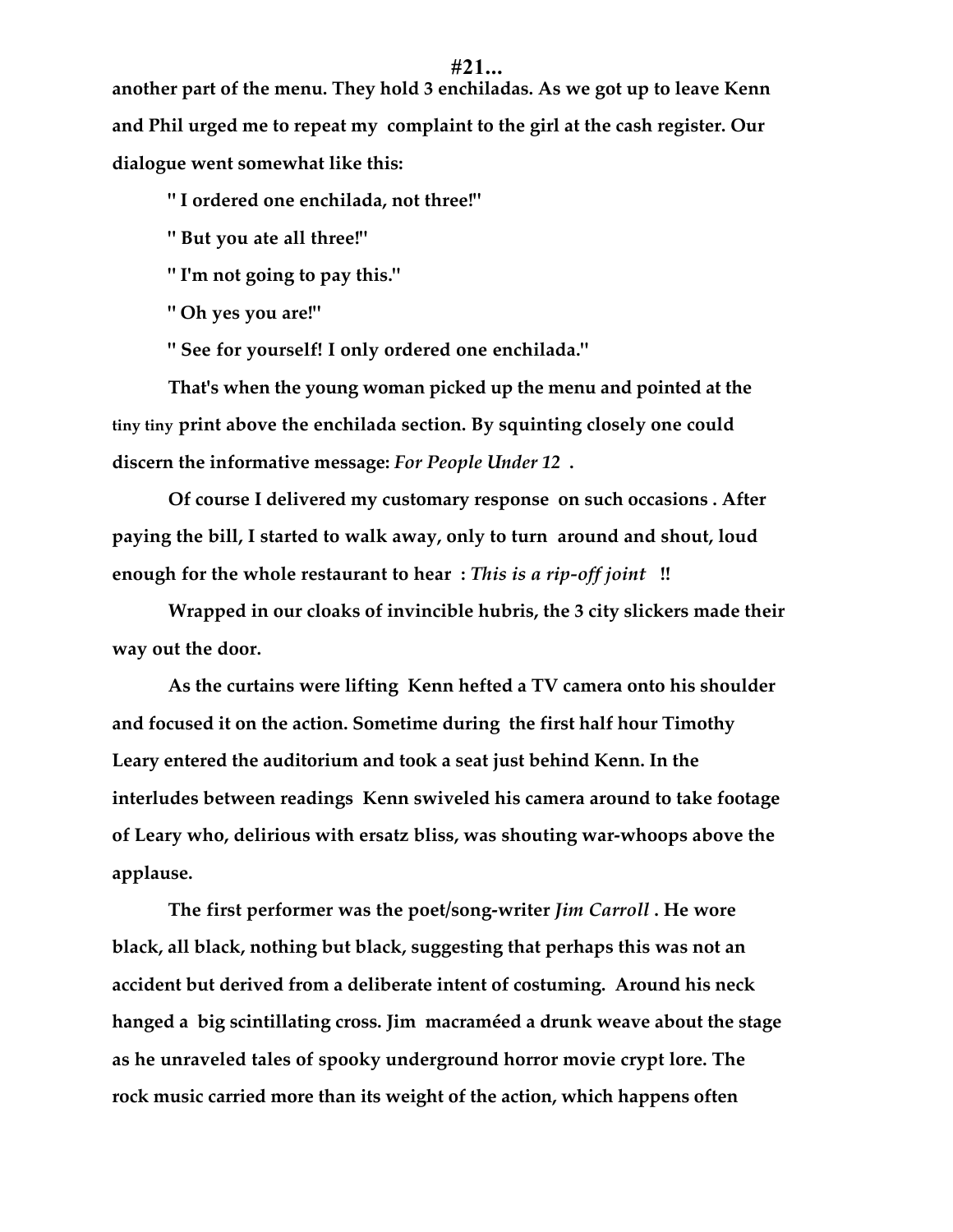**enough when a poet leans too heavily on the music to make the words "more accessible".**

**Following him appeared** *John Giorno* **. Shaved skull, jaundiced skin drawn taut as a terrorist's face mask. Giorno unleashed a spell-binding poetic diatribe bitter with pissed-off misanthropy. Loads of obscenity, most of it gratuitous. To listen to him talk , Giorno hates everybody and everything, but himself most of all, the whole equation cancelling out to universal love, of a sort . He is addicted to repeating a certain phrase over and over again, which works once in awhile, though I suggest he experiment a bit with repeating his phrases in reverse order, which is what I do ....**

*Diana Di Prima* **. To the extent that she writes poetry meant to be listened to as poetry, she must be deemed something of an anomaly. Her numerous sins against orthodoxy arise from her way of selecting words for their tone, beauty, aptness, color: crimes against Beatnikism if there ever were any.**

**Trees, grass, sun and moon, love - who needs this crap when its obvious that what the world needs is more poetry about assholes? To make matters worse she read several poems of political commitment: Vietnam , Nicaragua , feminism, civil rights. Hey, that ain't art-for-art's-sake! How could it be any good, when I'd attended classes in college that told me that political poetry had to be lousy? The enjoyment I'd experienced from listening to her reading merely proves that I don't know a thing about art.**

*Intermission* **: popcorn and soda water. A crowd was gathered outside the building, people who'd come all the way from Alberta, Canada and been late, and were now trying to sneak through the glass doors. Groovy countercultural security guards let a few in then turned the rest away. The TV crews were frenetically running around, acting as if they own everything:** *We're important! We're the media!* **One eager pen-pusher, steno tablet at the ready,**

**#22...**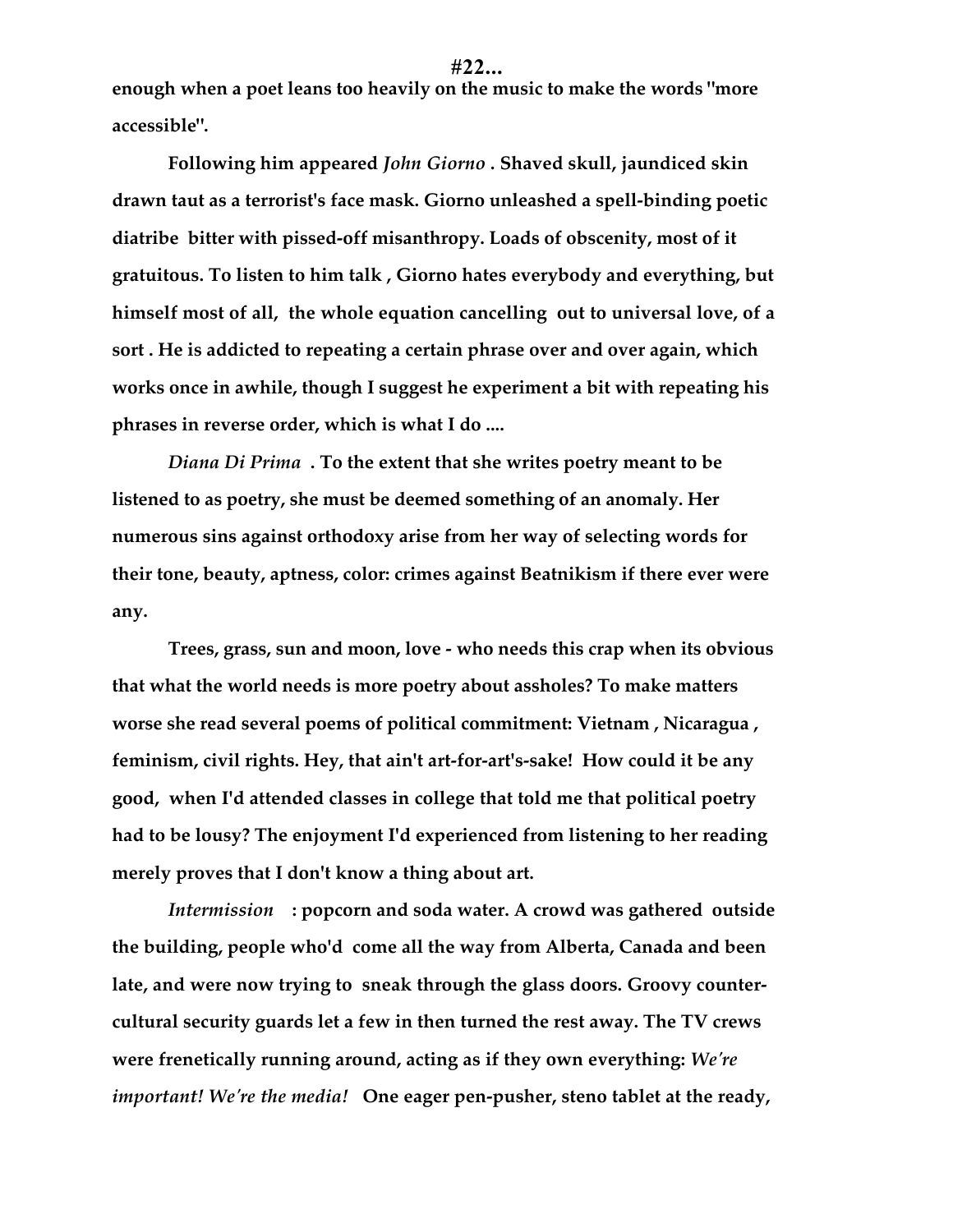**turned to Kenn and myself and asked:"***What're you, a pair of burnt-out old hippies?* **"** 

**Time to return to our seats.**

*Ann Waldman* **. Just terrible. Bad material badly done. None of her experiments ever seem to work, and one wonders why. Perhaps one ought to learn from her failures, much as scientists learn from failed experiments. Her problem seems to be that she throws - and I mean** *throws* **- herself completely into her act: she appears unable to establish any distance between person and persona. The result is always some sort of hysterical display: we watch her going to pieces while at the same time nothing is coming across.**

**Everything comes off as derivative, as if she'd done no work on her initial inspiration after its emergence. And there is the ever- dependable laundry-list:**

*DAD'DAD'DAD'DAD ': EMPTY SPACE ! DAD'DAD'DAD'DAD ': EMPTY SPACE ! DAD'DAD'DAD'DAD* **....**

**When Allan Ginsberg adopts this mode of expression, it works sometimes . With her it doesn't work at all. She too calls upon background music , though no connection is ever established between the words and the music. Her worst piece, ( the worst of the evening) was a polemic against Reagan's Central American policies rambled against the banging away of a rock band. As Ann stomped her feet arbitrarily and with no relationship to the musical beat, she roared:**

> **"** *CON! CON! CONTRADIC'TION! CON! CON! CONTRADIC'TION!*

 *CON! CON! CONTRADIC'TION!* **" ..........**

**No doubt she should have left politics to Diane DiPrima.**

*William Burroughs.* **Grandmaster of warped morality and mordant cynicism. Crime versus the Law, in multiple inversions. Eventually the very**

#### **#23...**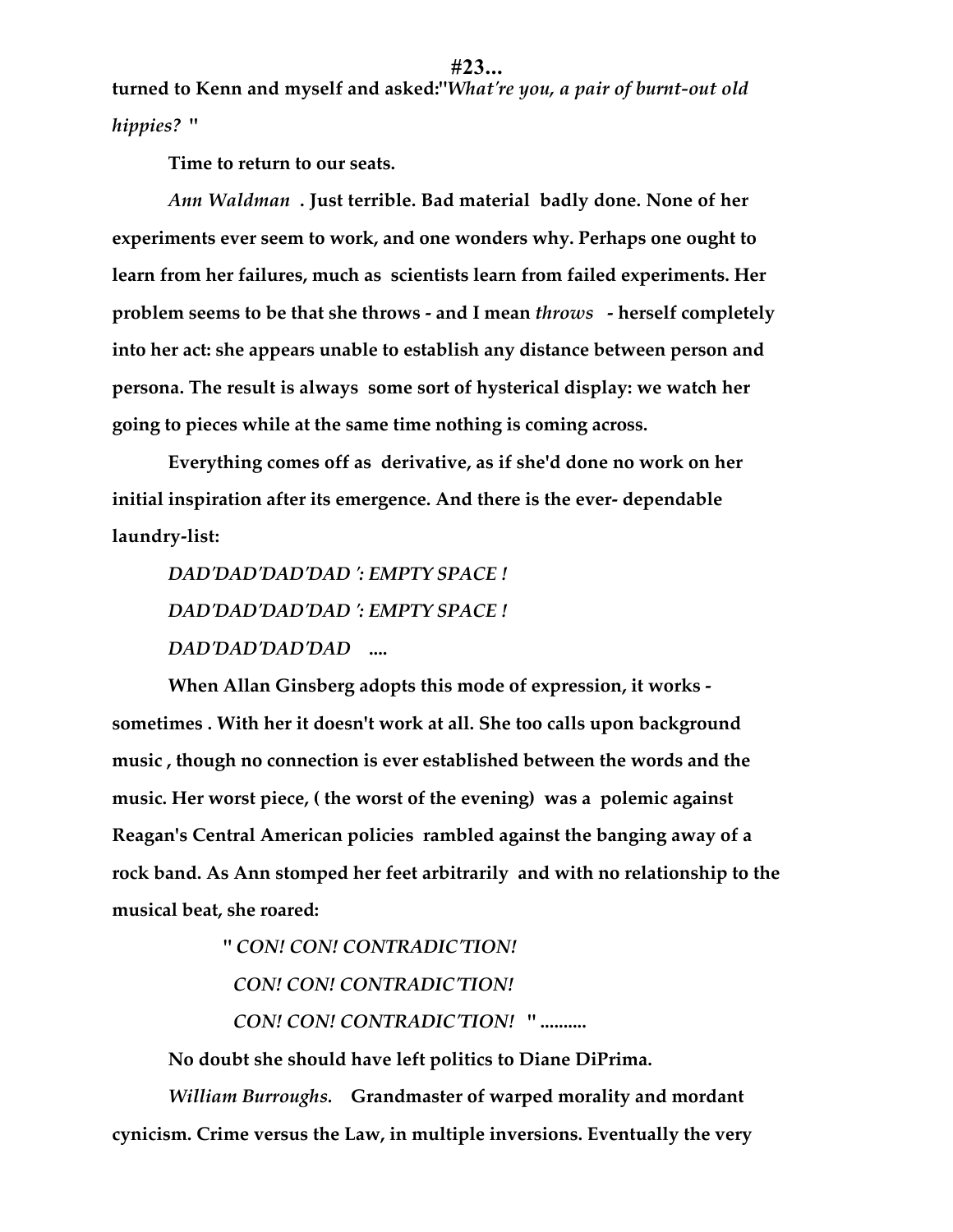**#24... word "law" comes to means** *hypocrisy* **, while the word "criminal" becomes**

**tinged o'er with the auras of sainthood. Burroughs of course, far more than a Beat writer, is a master. In addition to which he is a superb raconteur and accomplished narrator of his own writings. He hadn't brought us anything new to recite ar this event, everything was a re-run.**

*Allan Ginsberg* **:** *HOWL FOR CARL SOLOMON* **!** *God what a performance!* **The best I've ever heard him do. Despite the "howlers" to be found in the many stagnate and sterile imitations of this rapturous ode it remains one of the great poems in English of the 20th century. Of all the works presented at this reading, it alone had genius. Alas, it was written over 30 years before ... which just goes to show...**

**After 600 (or thereabouts ) performances it hardly comes as a surprise that Allan Ginsberg can communicate the fiery brilliance of** *Howl* **with unsurpassable command. Furthermore the reading of it was done in such a fashion as to give the impression that he'd written it just the day before and was sharing it with us for the first time. Rich, alive, breath-taking.**

**The remaining poems recited by Ginsberg were further specimens of the derivative dreck he's been churning out ever since he got religion (** *Translation,: Chungpa-Trungpa's brand of "crazy wisdom" at the Naropa Institute* **) . Such as a trite little ditty about the futility of desire. He obviously didn't believe in any of it , so how could he hope to convince us?**

**Allan rounded off the evening with a snappy "Meditation Song" accompanied by guitar , a charming snippet of Tantric Gospel sing-song, fathoms below the irrepressible** *Howl* **.**

# **Conclusion** *Blues For Christian Hermann*

**My woman don't love me no more My woman don't love me no more. Cause my woman don't love me no more Think I's gonna creep all over the floor.**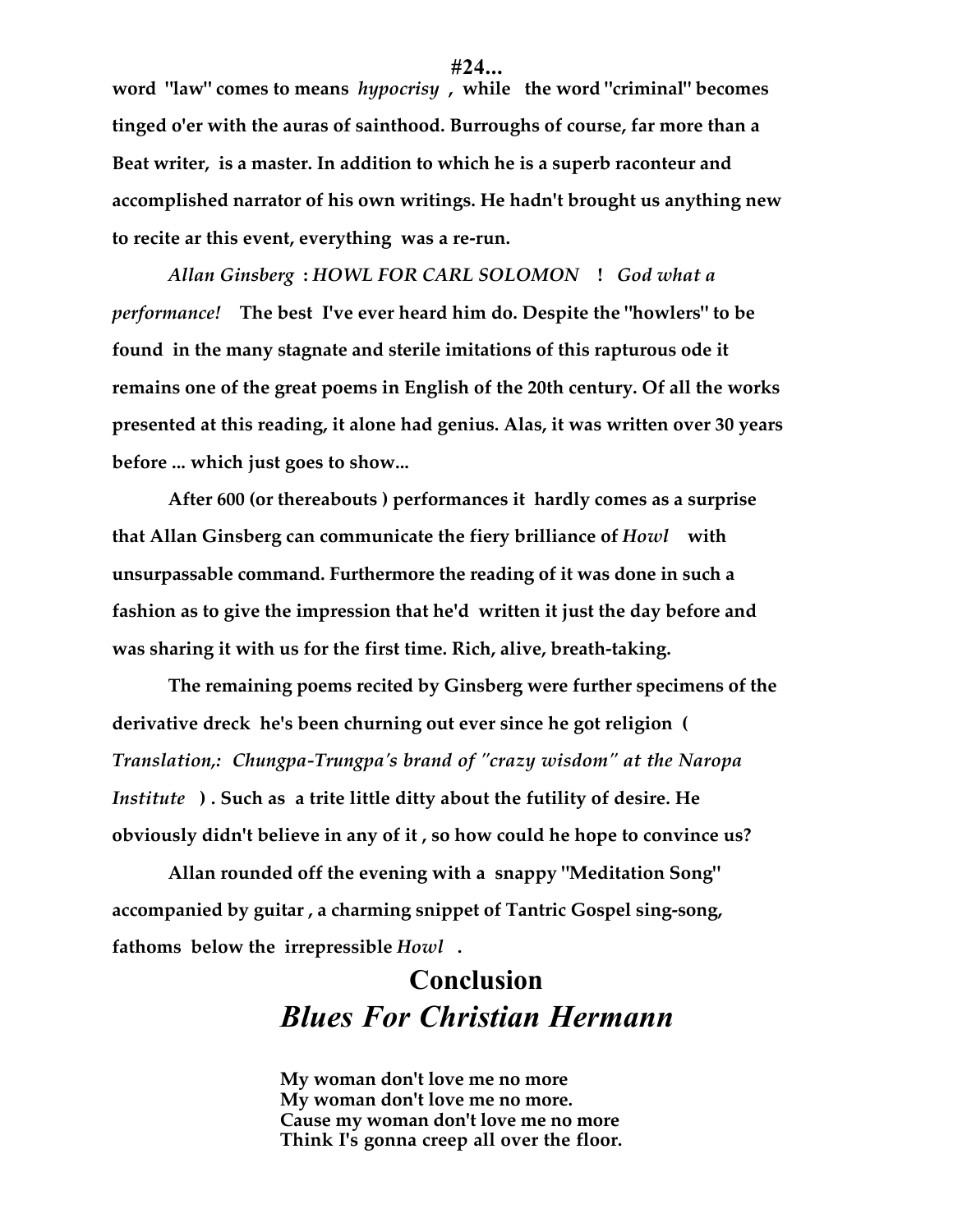## **#25...**

**That college ain't no Holiday Inn That college ain't no Holiday Inn Cause that college ain't no Holiday Inn Ain't gonna let no beatnik gurus in.**

**That ain't your copyright I just know that ain't your copyright! Cause that ain't your copyright You ain't gonna get no Kinko's copy tonight!**

**Hey mister: that's illegal in this town! I said: that's illegal in this town Cause that ain't legal in this town They're gonna lock you up, inna city pound!**

**You ate them enchiladas, honey Yes, you ate them enchiladas, honey Cause you ate them enchiladas, honey I'm gonna take all your money!**